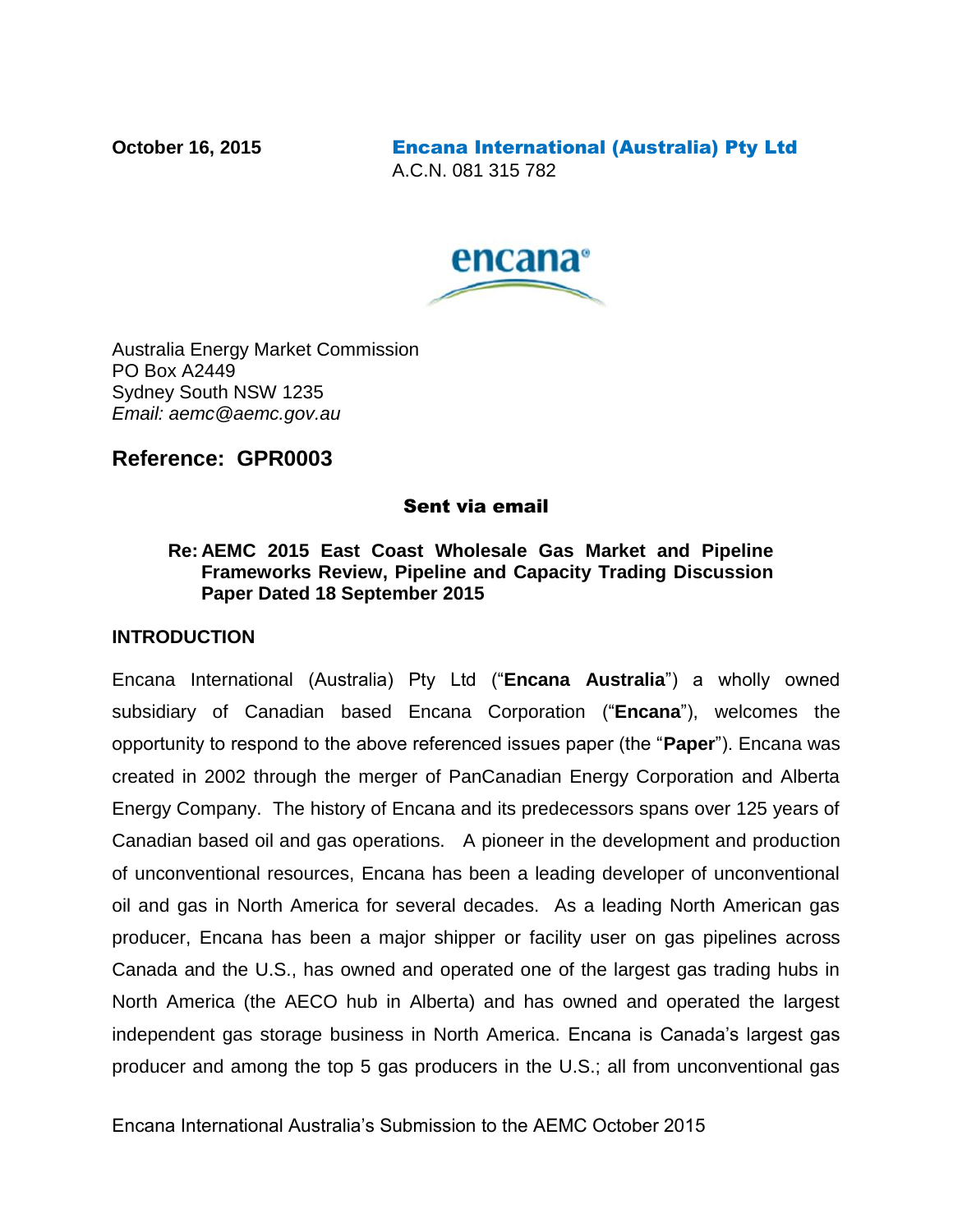resources. In 2002 Encana divested much of its midstream assets, including 150 PJ's of underground gas storage working gas capacity with 3.0 PJ/d and 3.8 PJ/d of maximum injection and deliverability capacity respectively. Encana Australia is constantly evaluating acquisition opportunities in Australia's petroleum industry generally and in its gas industry in particular. Encana Australia and its predecessor AEC International have owned ATP's in Australia since the 1990's.

#### **SUMMARY**

Access to low cost pipeline infrastructure on a non-discriminatory basis and fees for service that reflect the value of that service is the hallmark of a functioning gas market. Encana Australia has experienced this for decades in North America and as a leading gas producer has been influential in the many gas pipeline debates and public hearings held across North America. Gas is held hostage to gas pipelines and the vast majority of gas pipelines globally remain natural monopolies. All gas pipelines in Australia are natural monopolies and their economic regulation, service charges and access to capacity do not in any way resemble the contract carriage model that was pioneered in North America many decades ago and remains in effect today.

The gas pipeline sector in the east coast of Australia has not served the gas industry very well to date in terms of providing good services at reasonable tariffs on a nondiscriminatory basis to all market participants and prospective users. This has resulted in inflated delivered gas costs, a lessoning of competition, inefficiencies throughout the value chain, and an extremely slow development of underground gas storage facilities and a short term trading market. This model is out dated and needs to be drastically altered in order to accommodate the future ongoing needs of the much larger east coast gas industry that involves large gas exports at Gladstone and the production of higher cost unconventional gas resources. The challenges facing eastern Australia's gas industry at the moment are unprecedented and successfully meeting those challenges will require the adoption of much more efficient models and practices from overseas, including those pertaining to the gas pipeline sector.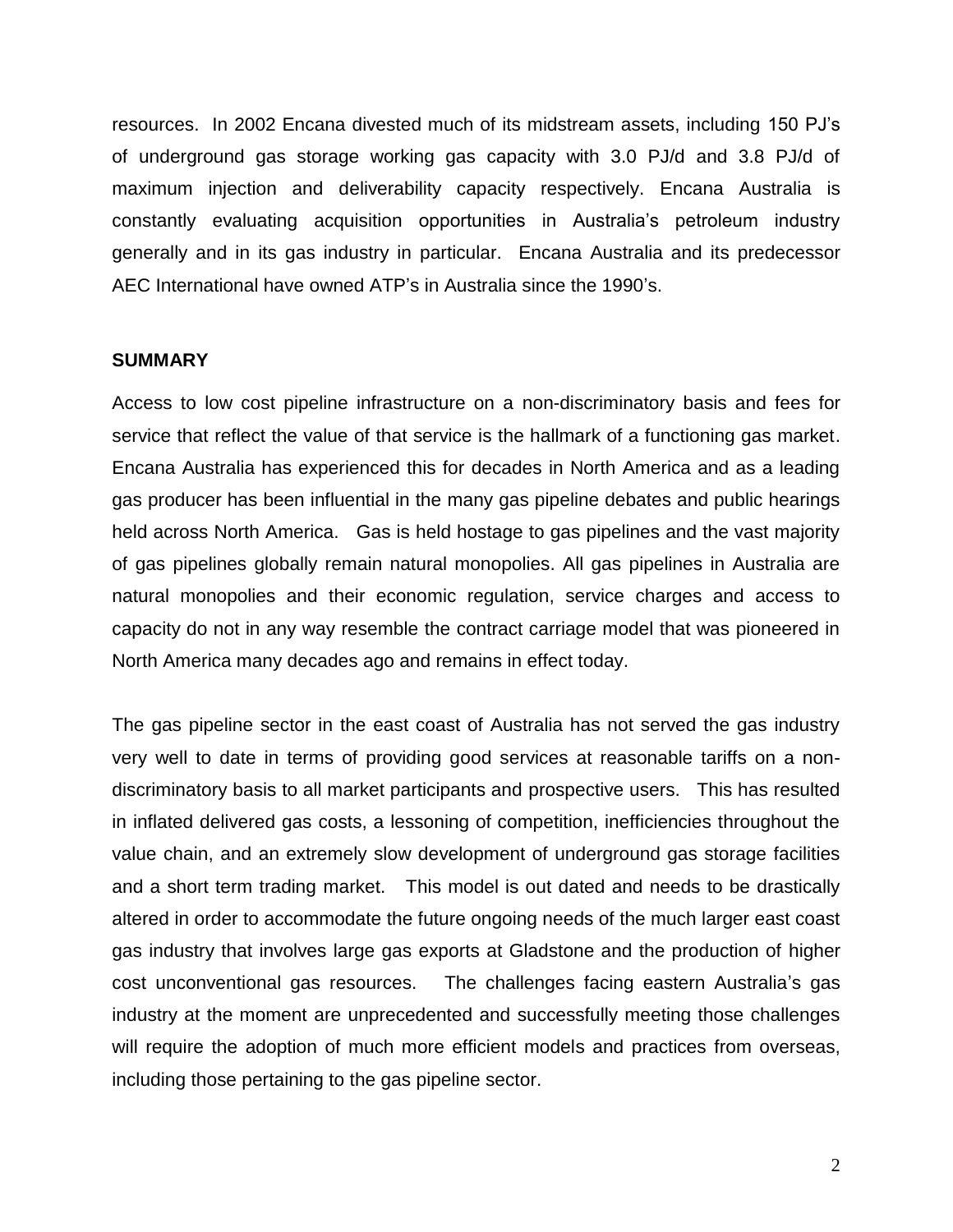### **Pipeline Tariff Levels in the East Coast are extremely high**

The NGTL high pressure pipeline system located in Alberta, Canada is operated by TransCanada Pipelines Limited and handles 10 PJ/d of gas and is 24,373 km in total length. It gathers gas from 1,000 different receipt points (interconnections with gas plants, gas storage facilities and other gas pipeline systems) and delivers gas to over 200 delivery points (downstream export pipelines, gas storage facilities, reticulation systems and large end users facilities). The NGTL system interfaces with 100's of different operators and handles gas for 100s of shippers. The cost to use the entire NGTL system is \$0.20/GJ to get on the system at one of the 1,000 receipt points and there is no cost to go to a UGS facility located in Alberta and to get back onto the NGTL system from storage and there is no additional cost to ultimately deliver the gas to any deliver point in Alberta. Should one wish to export gas out of the province instead of selling into the provincial market, then there is an additional charge incurred when leaving the province at the borders of \$015/GJ to 0.18/GJ depending on the border point. There is no infrastructure in Australia that remotely resembles the value for money that one gets in, not only Alberta, but in any province or state in Canada and the U.S. This is not because of volume, as many Australian operators argue, but because of the cost of service model that Australia rejected for pricing its gas infrastructure services.

### **Re-definition of the Term "Contract Carriage Model"**

It is important to first understand that the definition of 'Contract carriage model' in Australia is markedly different than the generally accepted definition of that term as it is defined in Europe and North America. As is the case so often found in Australia's gas industry, Australia elected to redefine a term commonly used overseas which leads to much confusion and misunderstanding. I am very familiar with the meaning of contract carriage model and I can assure you that this model has been materially modified in Australia and as a result it is not very effective. The model adopted for Australia is plagued with market power abuse and has discouraged gas on gas competition,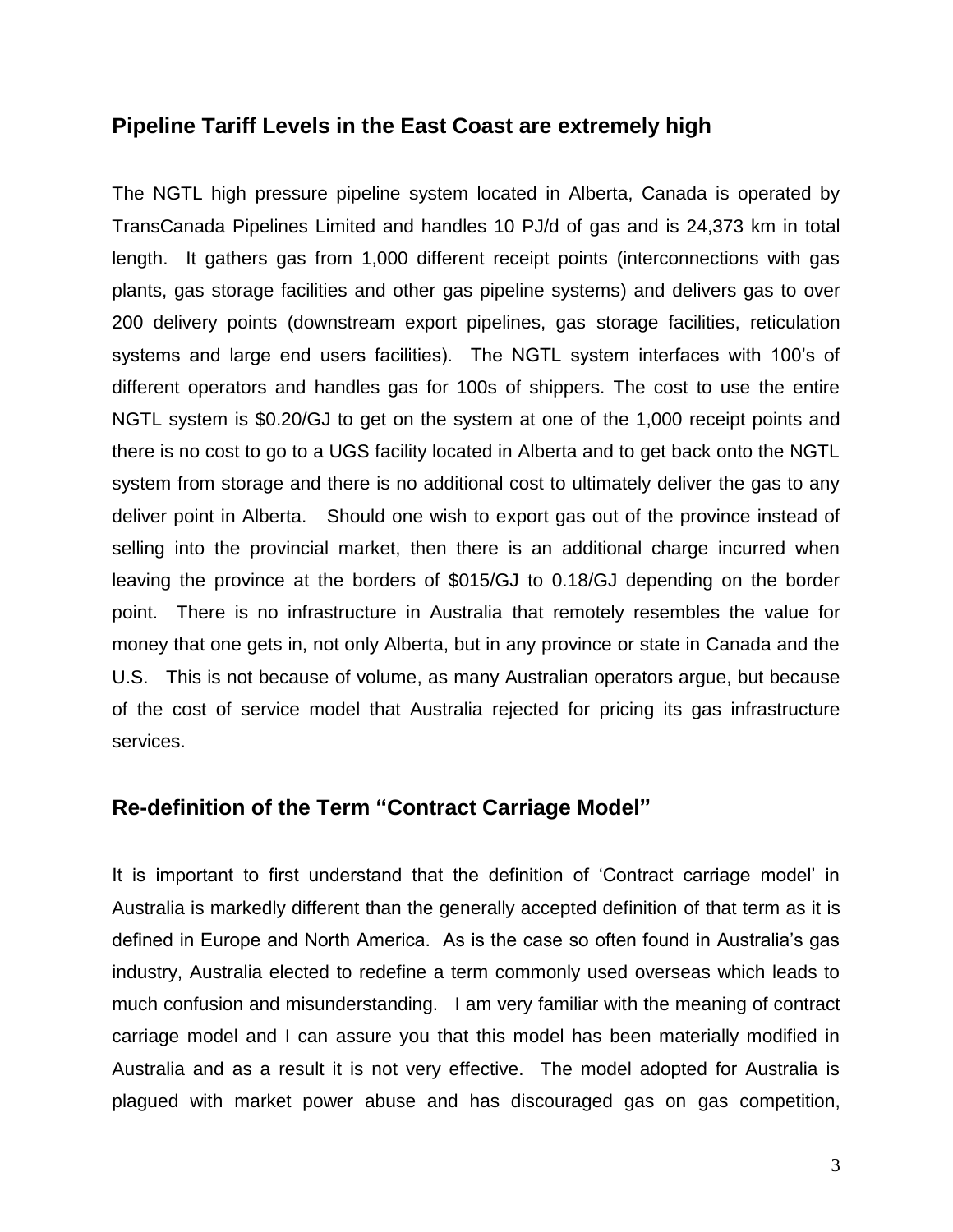commercial innovation and new gas supplies from new entrants. It has also discouraged the creation of a secondary market for pipeline and storage services and the formulation of meaningful workable gas hubs and the STTM. Large users of gas have generally not bought gas delivered to upstream delivery points and gas traders in the wholesale market are virtually non-existent.

The fact that the east coast has two distinctly different models for gas pipelines and gas scheduling on those pipeline systems and the fact that it now has two distinctly different gas specifications on large gas pipelines that inter-connect in SE Qld says much about the lack of policy and indifference to efficiency and ease of operations in the east coast gas industry. Europe and North America have made great strides in standardising the gas industry so that trade and operations between countries can be more efficient and yet the small east coast region of Australia has the exact opposite approach.

# **First Principles**

The key performance indicators of a functioning eastern gas market should include the following:

- 1. Multiple sellers of gas competing for markets on a daily and monthly basis;
- 2. The cost of gas supply should generally decrease as competition increases due to an emphasis on cost cutting and greater efficiency of operations and capital employed;
- 3. Gas prices would be volatile and thereby send price signals regarding the value of such services as gas storage;
- 4. A gas futures market is a hallmark feature of a working commodity market and it replaces gas price forecasting or guessing what the future value of gas is;
- 5. Gas pipeline tariffs should be the same for everyone utilising the same type of service on any given day. Pipeline tariffs should represent the age and the history of depreciation of the pipeline. Economies of scale associated with low cost expansions would be enjoyed by all users of a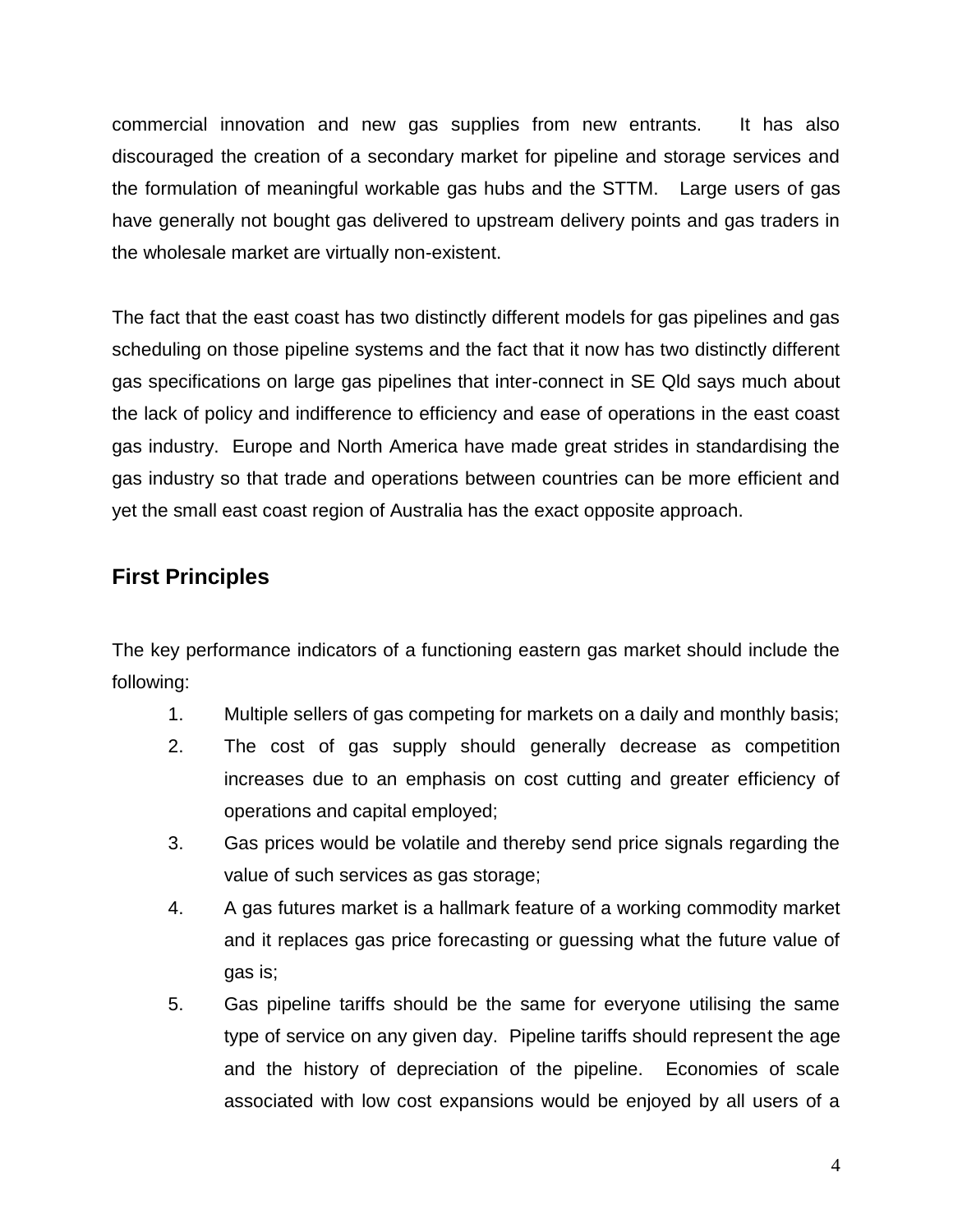pipeline on a non-discriminatory basis. The owners of firm service contracts have no say in the use of interruptible service or the pricing of that service by third parties willing to utilise that same capacity on a second priority basis.;

- 6. A range of gas prices would exist depending on the term of a sale, the flexibility of the transaction and many other features. The commodity price would be distinct and separate from all other aspects such as transportation and storage costs;
- 7. A vibrant and large open access gas storage sector would exist and all market participants would be encouraged to utilise the services which would be offered on a non-discriminatory basis;
- 8. A price differential would exist between the domestic gas market in eastern Australia and the netback price received from the LNG export. The LNG export market must clear the market (landed LNG price) in the destination market while the domestic market price of gas would be determined by the supply and demand dynamics associated with all of the gas that remains trapped in eastern Australia;
- 9. The utilisation rates of flowing gas wells and gas plants should be very high as the marginal cost to produce gas is very small relative to the prevailing gas price in a liquid gas market. The cash cost to produce is equal to the royalty payment and the operating cost;
- 10. The gas production and gas reserve replacement rates would be 'just in time' to offset well declines and R/P declines. Excess inventory of either 2P reserves (i.e. beyond 8 years of annual production) or producing wells is an inefficient use of capital and increases gas costs unnecessarily. Australia typically has a large inventory of excess gas reserves and gas well production capacity which is unnecessary and tends to manipulate the market prices;
- 11. The gas supply chain would be very resilient to change, that is, it would have the capacity to cope with large changes without compromising reliability and security of supply and do so in a very cost effective manner.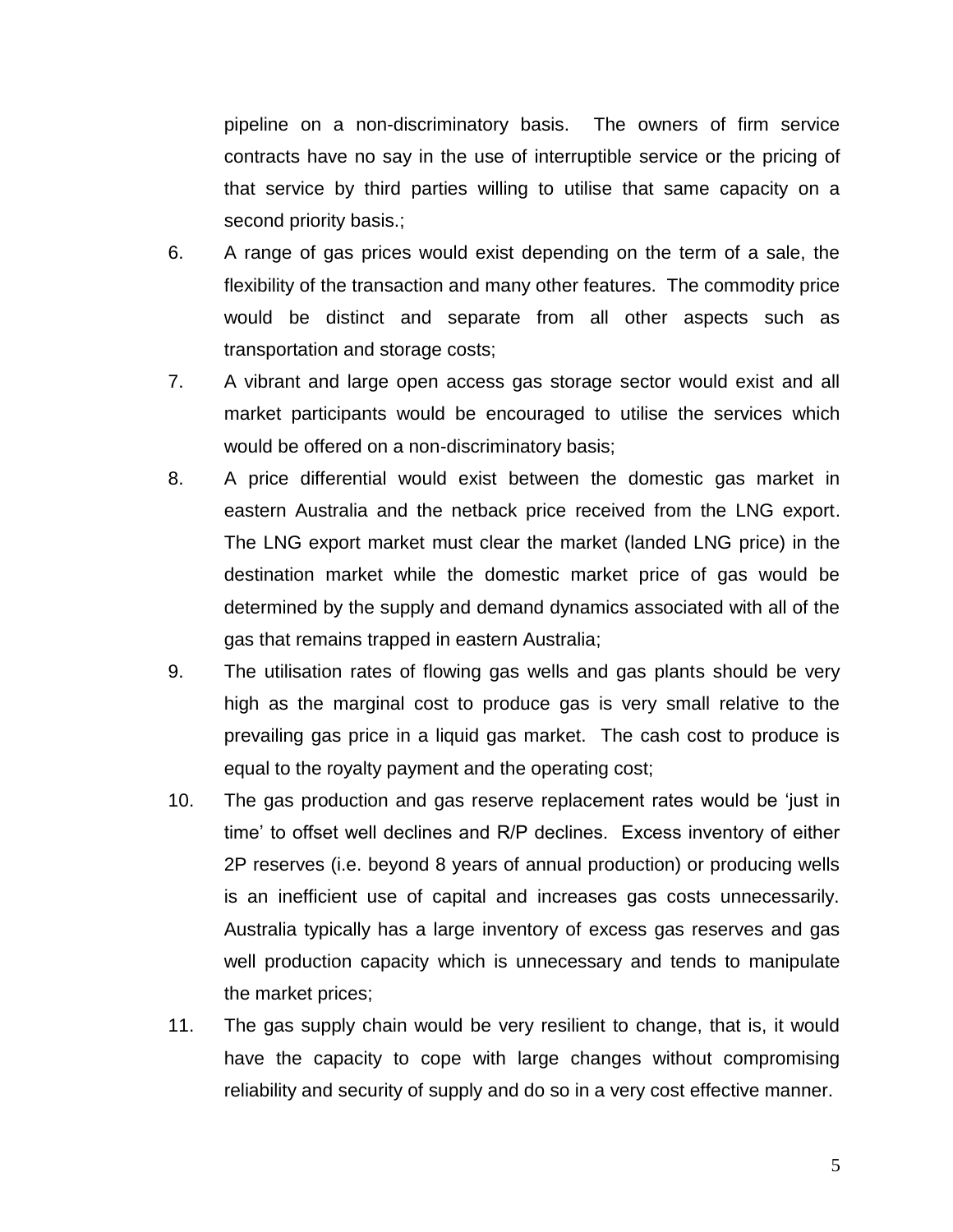The evidence in a gas market of the elimination of market power is when the following criteria have been met:

- 1. A Fungible Commodity downstream of the gas processing plants gas molecules should be a homogenous, fungible commodity to enable the free trade and movement of gas throughout the connected gas grid and into and out of any gas storage facilities. A common gas specification must exist across all gas pipelines for gas to be a fungible commodity. Long term contracts that tend to de-commoditise gas should be discouraged.
- 2. Access to Low Cost Infrastructure transportation and reticulation services should be provided at the lowest cost consistent with the adequacy of service, safety, and a return to the investor commensurate with risk. The recovery of capital costs should be on a depreciating asset with no recapitalisation of the asset regardless of who owns the assets. Furthermore, tariffs should be nondiscriminatory and cost based with no cross subsidisation among the various users or across various services. For example, a back haul transportation charge should be minimal since this service actually creates more forward haul capacity in a gas pipeline as the gas will move by displacement as opposed to actual physical movement. This transaction also reduces compressor fuel and other variable costs to the pipeline.
- 3. Multiple Sellers this means that gas faces competition in the domestic market from not only other sources of energy or feedstock, but also from gas from many other sources. One would expect that intense gas to gas competition would be the primary source of market forces in Australia's domestic gas market as opposed to alternative fuels and/or gas export prices.
- 4. Multiple Buyers this means that transactions or gas trading takes place at each level of transaction from producer to consumer. While this may appear to be counterintuitive, gas should be traded many times prior to consumption in order for inefficiencies to be worked out of the value chain. Marketing and trading companies greatly assist in the driving out of inefficiencies along the value chain and also increase the churn levels at gas trading hubs.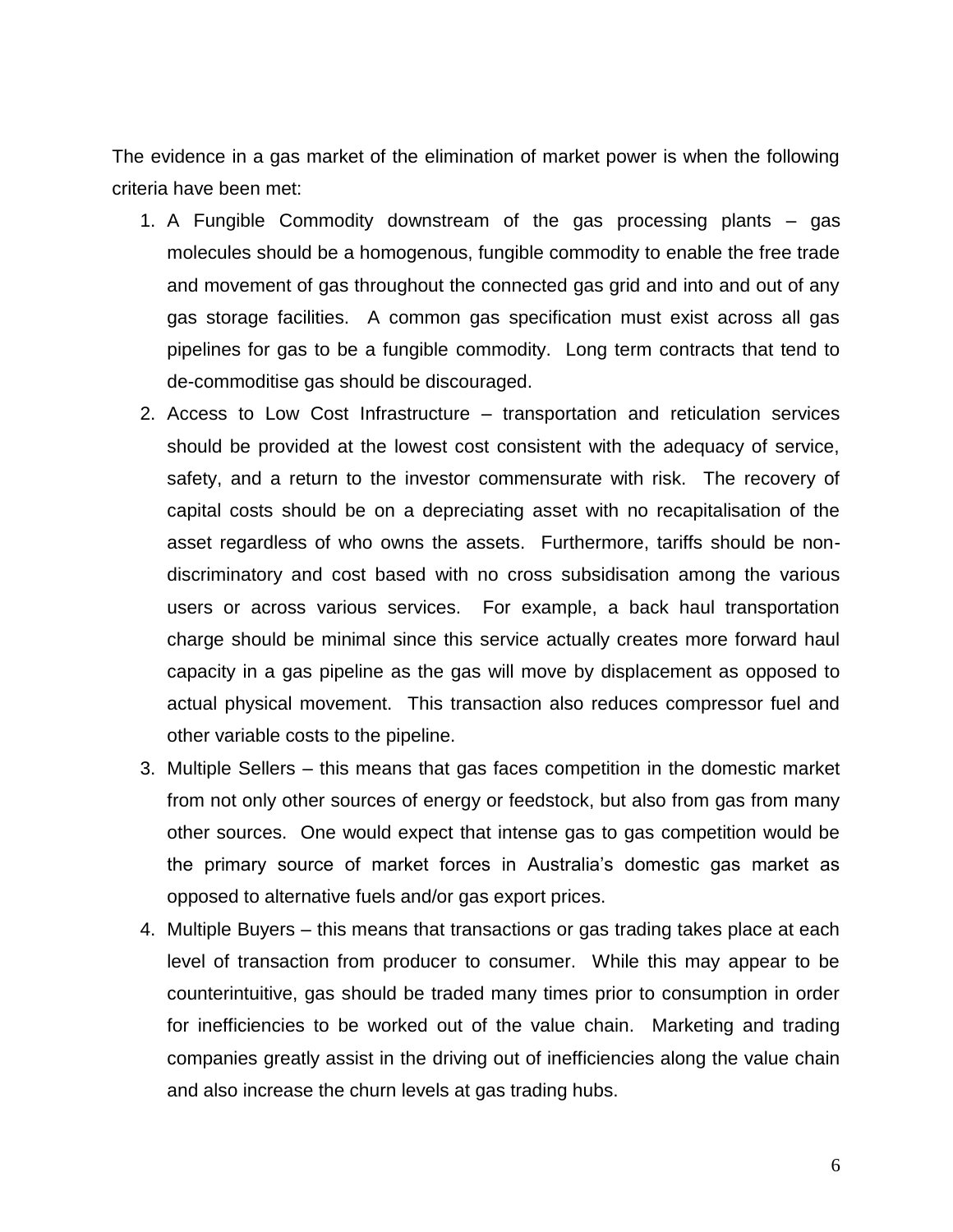These conditions will generate an environment that attracts investment to all sectors of the gas industry and results in potential short term gas price volatility but long term health and stability in the industry.

An efficient gas industry is the product of market forces working diligently in the gas commodity market (i.e. gas trading and services) and strict economic regulation of any and all market participants who hold excess market power such as the owners/operators of midstream and downstream gas pipeline infrastructure and any other segment of the value chain that is not subject to market forces. This does not occur unless good policy and practices exist at the Government level and proper market power tests and solutions to mitigate such market power exist and are applied in a nondiscriminatory manner. The proverbial 'level playing field' must be diligently and ruthlessly sought after.

Another indicator of market maturity involves the role of underground gas storage (UGS) facilities in a gas market. Gas storage is one of several instruments providing flexibility but is, in most OECD countries, by far the largest instrument due to its efficiency and cost competitiveness. In liberalised gas markets, it competes with other flexibility services and instruments, such as supply flexibility or swing capacity, interruptible contracts, fuel switching by some consumption facilities, line-pack and LNG peak-shaving units. Liberalised gas commodity markets can accurately value the services provided by storage. Storage is acquiring a new role as additional storage services and higher performance facilities have been introduced by the growing number of independent gas storage owners/operators in liberalised gas markets. The traditional functions of meeting demand fluctuations, using the grid more efficiently and providing security of supply are still valid. In liberalised markets, storage will also play roles in price hedging and as a trading tool, allowing players to exploit price differentials.

The largest gas production regions of the world, namely Western Canada, the Gulf of Mexico region of the U.S. and Russia, all have large UGS capacity in order to optimise gas production operations and related upstream infrastructure. The growth in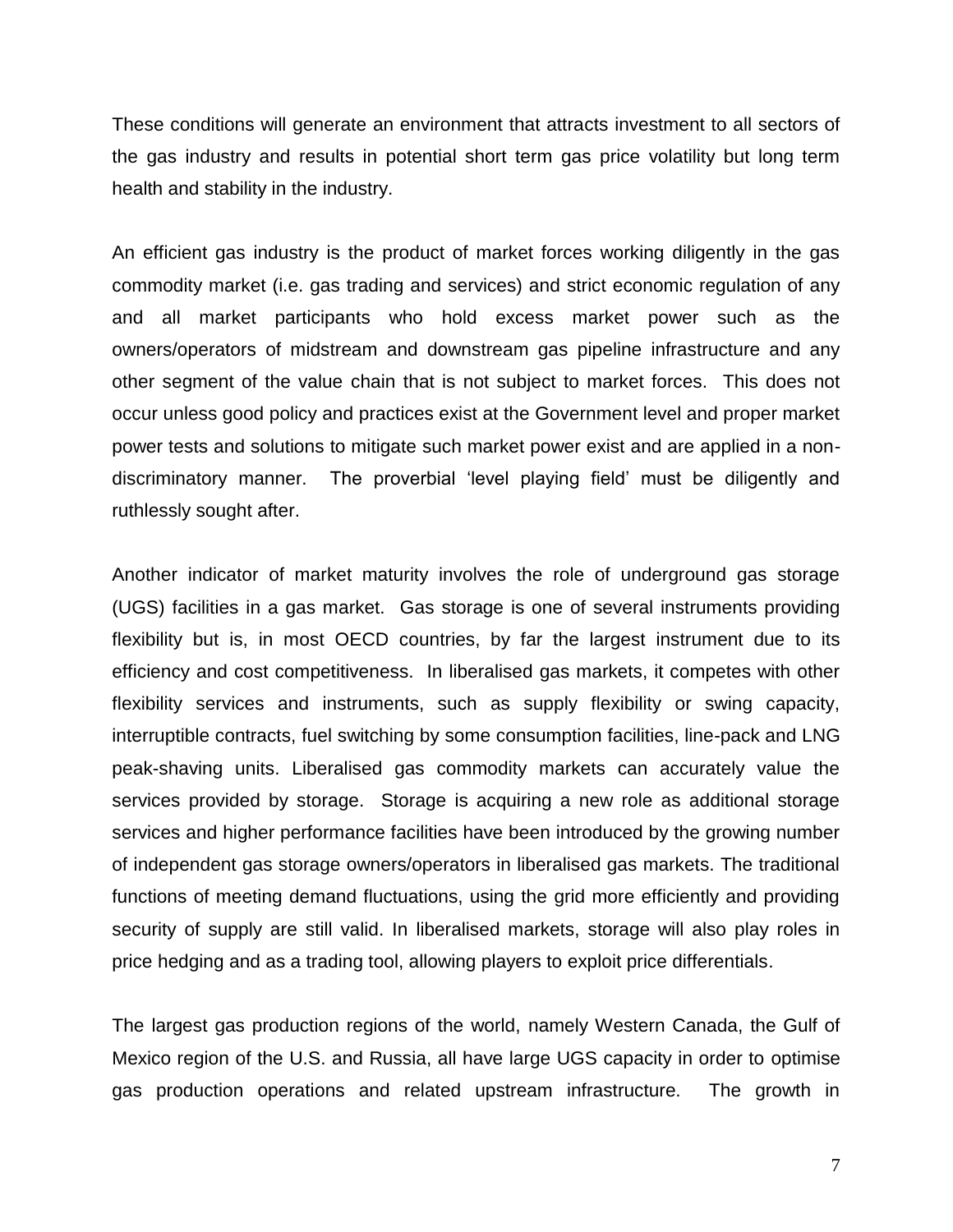unconventional gas production has resulted in an even higher demand for UGS capacity in predominantly gas producing regions since it is important to isolate gas production operations from any and all gas demand swings. Most of these gas storage customers rely on interruptible pipeline capacity to and from the gas storage facilities. The development and use of gas storage in eastern Australia has been severely hindered by both high transportation tariffs generally and from the lack of low cost interruptible transportation services on pipelines that have surplus capacity that is left largely unused.

An efficient gas market has many characteristics that are not as yet present in Australia's gas industry. Some of the features of an efficient gas market are as follows:

- 1. Multiple gas transactions (buyers and sellers) at every stage in the value chain;
- 2. Proliferation of services such as underground gas storage, hub services, and financial services;
- 3. A vibrant primary market and a vibrant secondary market. The short term trading of gas as a commodity and access to unused or surplus pipeline capacity is a pre-requisite for the secondary market as is sufficient depth in the market;
- 4. Inefficiencies are minimised and/or eliminated very quickly by market forces and the innovation and creativity of market participants. Market participants include a variety of service providers and are not limited to pipeline operators, retailers, gas producers and gas consumers as is the case in Australia at present;
- 5. Gas flows hourly and daily to those willing to pay the prevailing market price somewhat like what occurs in the electricity market in Australia. Gas trade is not hoarded or encumbered by long term contracts with very restrictive terms and conditions but is swapped and exchanged freely throughout the gas value chain in order to meet all gas demand at the lowest possible price. Gas deliveries and withdrawals from underground gas storage facilities occurs continuously as the role of balancing the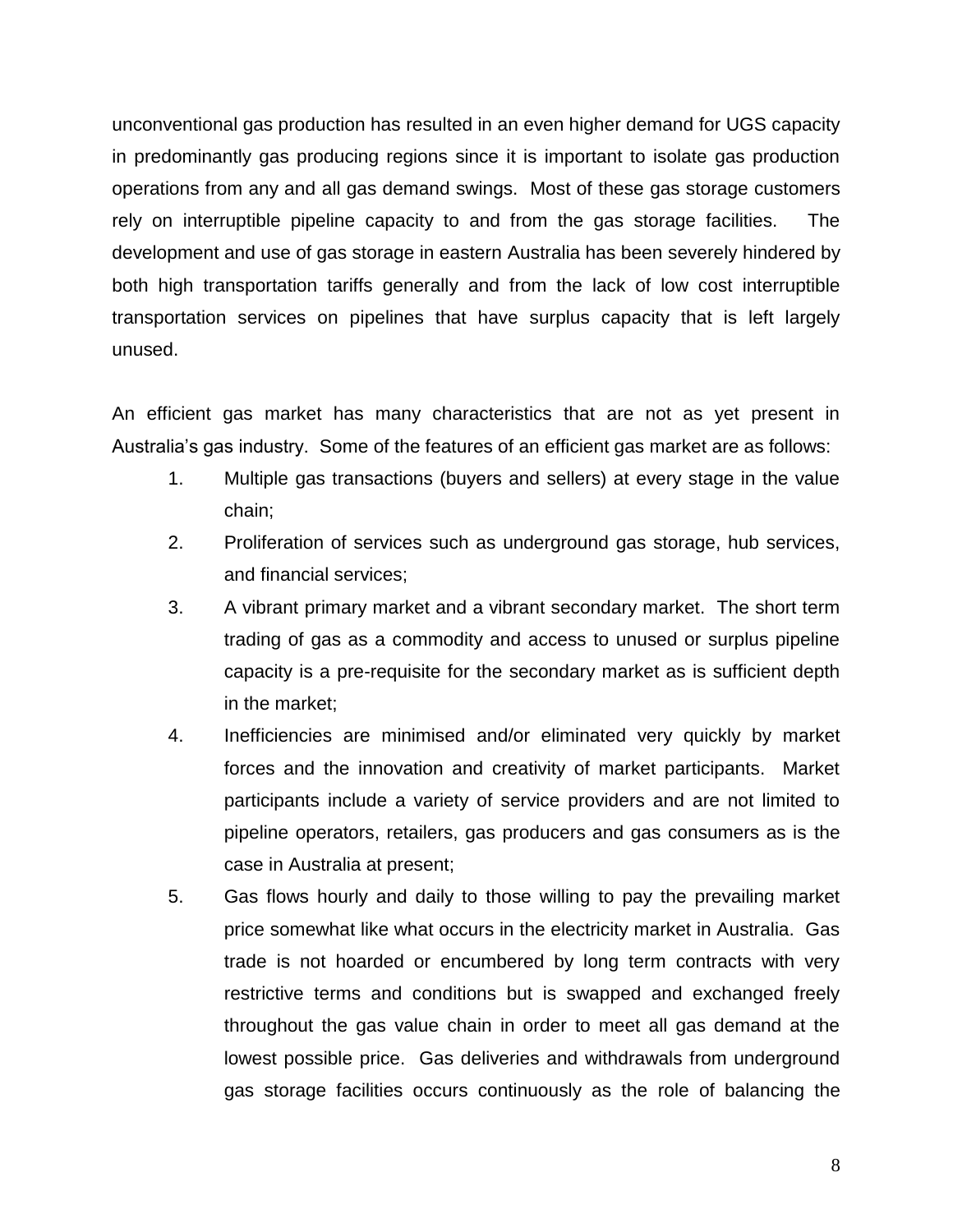physical volatility of demand and supply is absorbed easily by gas storage facilities. Salt cavern gas storage is the most efficient type of gas storage for short term balancing and depleted reservoir gas storage is the most efficient type of gas storage for longer term and seasonal balancing;

6. Real time gas price signals indicate the physical balancing of the system and gas price volatility and the level of gas prices sends signals to various market participants that more or less facilities are required at various points along the value chain. For example, large gas price volatility will encourage gas storage developers and owners to expand existing facilities and or develop new ones. This is how market forces look after the needs of a gas industry in a competitive environment.

Since gas pipelines and reticulation facilities are seldom, if ever, subject to competitive forces their tariffs, services and policies must be scrutinised and regulated by a regulatory body in order to ensure that barriers to competition are minimised and ideally eliminated. The regulation of gas pipelines across Australia has been at best dismally managed to date. The 'light handed' regulation policies adopted in Australia for gas pipelines has not resulted in a level playing field nor open access to low cost infrastructure. Benchmarking to world's best practice regarding this sector of the gas industry confirms these allegations but this is not the principle topic of this report and therefore will not be addressed in detail.

There are many examples overseas of functioning gas markets. The North American gas market has long been considered to be the most sophisticated and mature gas market and it does not resemble what exists today in eastern Australia. The reasons given for why Australia is different are, in my view, nothing but excuses.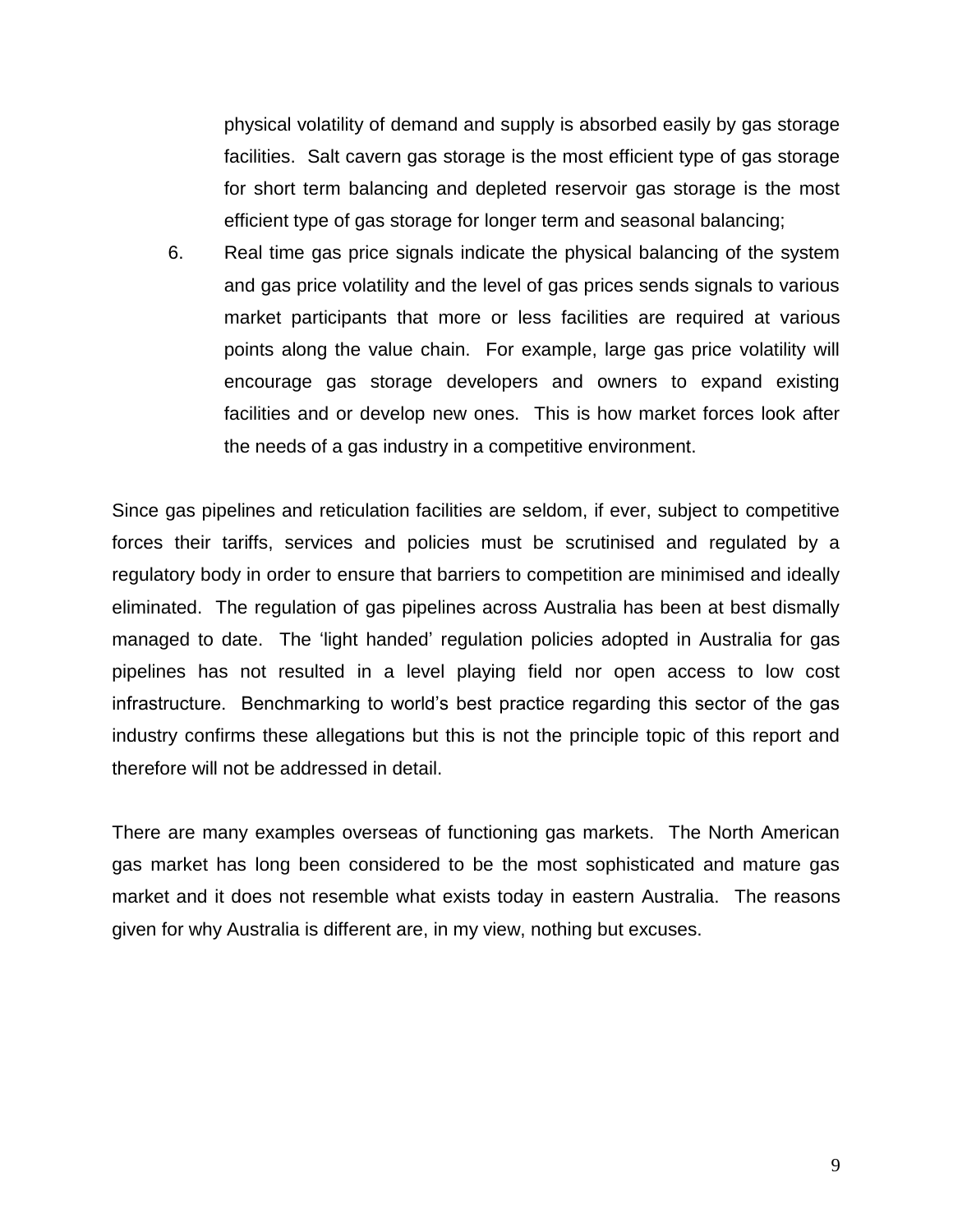# **Open Access in Australia is at Best a Theoretical Concept**

We have a grave concern that many of the essential elements pertaining to an open access pipeline system in eastern Australia are missing. These include but are not limited to the following:

- 1. Until multiple pipeline paths exist to any market or from any supply basin, tariffs on any given pipeline have to be substantially equal for any given service for any and all facility users;
- 2. Capacity release program for the secondary market to function, where pipeline owners have the right and the impetus to sell any and all otherwise unused daily capacity to third parties on an interruptible, short haul or backhaul basis at very reasonable tariffs that are a fraction of the firm forward haul rate;
- 3. Well defined queuing procedures and advertisements (referred to as "open season" procedures in North America) for expansions and new projects;
- 4. Contract flexibility, including flexibility of receipt and delivery points; term; interruptible and firm services offered: back haul, partial haul, and forward haul;
- 5. Well defined pipeline to pipeline arrangements for both upstream and downstream facilities (both existing and future additions);
- 6. Real time access to information (contract flows, capacity constraints, curtailment procedures, availability of capacity and released capacity, etc. ;
- 7. Rules encouraging the development of trading hubs and market centres (pooling points for transactions).

In our view, while there is a lot of talk about open access, capacity trading, etc. the basic principles or underlying market structure is missing the first principles or basic ingredients necessary for an effective open access inter-state pipeline transmission grid. Negotiating with another shipper for capacity is inefficient and unworkable. This is not the practice in either Europe or North America. The 'Foundation Shipper' concept with all of the related long term privileges and market access power is unique to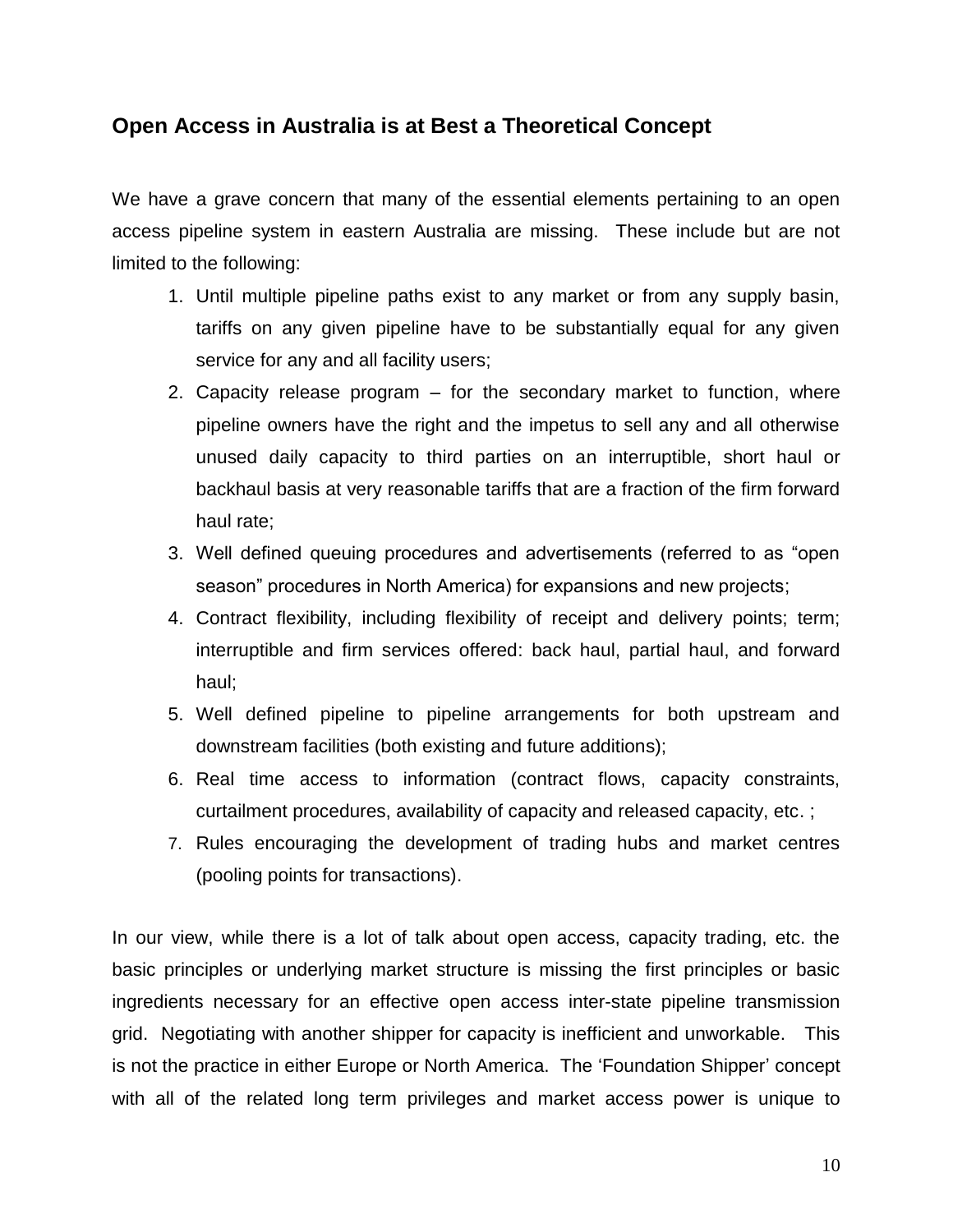Australia. While firm pipeline users typically have take-or-pay payment obligations they usually have no say in who uses the associated capacity to the extent that they refuse to use it all and they most certainly would have no say in the tariff for that capacity when used by third parties on an interruptible basis. In both Europe and North America long term firm transportation customers welcome the maximum daily utilisation of pipelines for most of the additional revenue associated with the selling of interruptible service is reimbursed to the firm customers on a pro-rata basis and thereby effectively reduces their take-or-pay payment. Many of these concepts are simply missing in Australia as the modus operandi seems to be one that focusses on market power abuse.

#### **Structural Issues**

The gas industry can be broken into several generic vertical components, although the actual nature of these components may vary greatly from one geographic area to another. The physical or operational components are production, gathering, transmission and distribution. Overlaying the operational aspects of the gas industry is marketing or trading – the buying and selling of the commodity, which can occur at any or all points in the physical chain. In a given region, a monopoly may exist at any of these physical stages. Principles such as privatisation and open access can be used to eliminate the monopoly through appropriate legislation and regulation that creatively compels "closed" or essential facilities to provide services to all on a non-discriminatory basis.

This enables trading to occur at any point during the movement of gas from wellhead to burner tip. Trading hubs or market centres can develop; producers receive the benefits of serving multiple, diverse markets and buyers benefit by having a broader choice of supplies and suppliers making way for competitive forces and the development of a commodity market.

In a developed commodity market, willing buyers can find willing sellers to trade on a spot or longer term basis: ie. daily, weekly, monthly, yearly basis or longer. Buyers,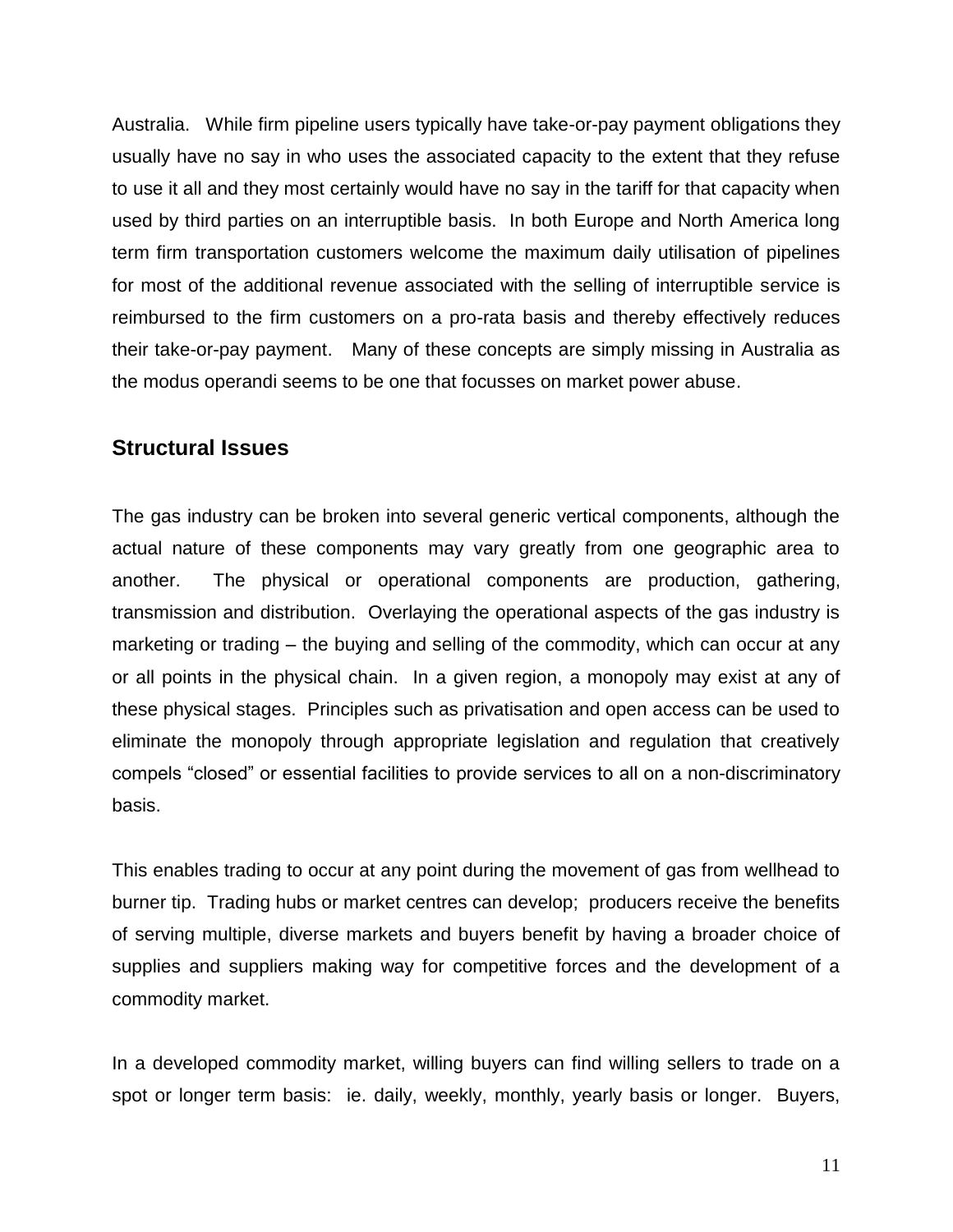who may or may not be the actual consumers, can negotiate for any number of pricing options, allowing the buyer to lock in prices or retain pricing flexibility for the term of the deal. Pricing can be stripped from physical delivery completely, with the gas buyer arranging for deliveries of gas at market prices month after month, and "swapping" his market price for a fixed price or other type of pricing through a financial contract. An options market allows the gas buyer to purchase the right to take gas at his option at a particular time. This affords the buyer an opportunity to contract for one method of peaking service.

Through a combination of physical purchase agreements and commodity derivatives, the buyer will be able to purchase the type of deliverability he needs – base load gas, full requirements, peaking, seasonal load or fuel switching with pricing that can be fixed, indexed, or variable, also according to the buyer's need. On the other side of the trade, the gas seller (be it a producer, aggregator, or institutional trader), can find markets that fit its economic and operation situation.

Producers can opt to sell all their gas to one user or marketer or can strip out and sell base load production to one or more buyers and then sell excess gas to different buyers for peaking needs at premium prices. Producers can lock in pricing for terms which match their lender's requirements, thus helping them secure needed financing on favourable terms. The buyers and sellers can meet anywhere in the marketplace – the wellhead, plant outlets, gathering systems pipeline receipt or delivery points, at the inlet of the reticulation system or at the city gate or consuming facility.

There are no legal or structural impediments to trading nor does any one market participant enjoy any unfair marketing or purchasing advantage because of its control over any physical asset required to gather, transport or distribute the gas.

**Competition:** The best way to ensure that an adequate supply of any commodity is available at reasonable prices is to rely on a workably competitive market. Local distribution companies and public utility commissions must create workable competition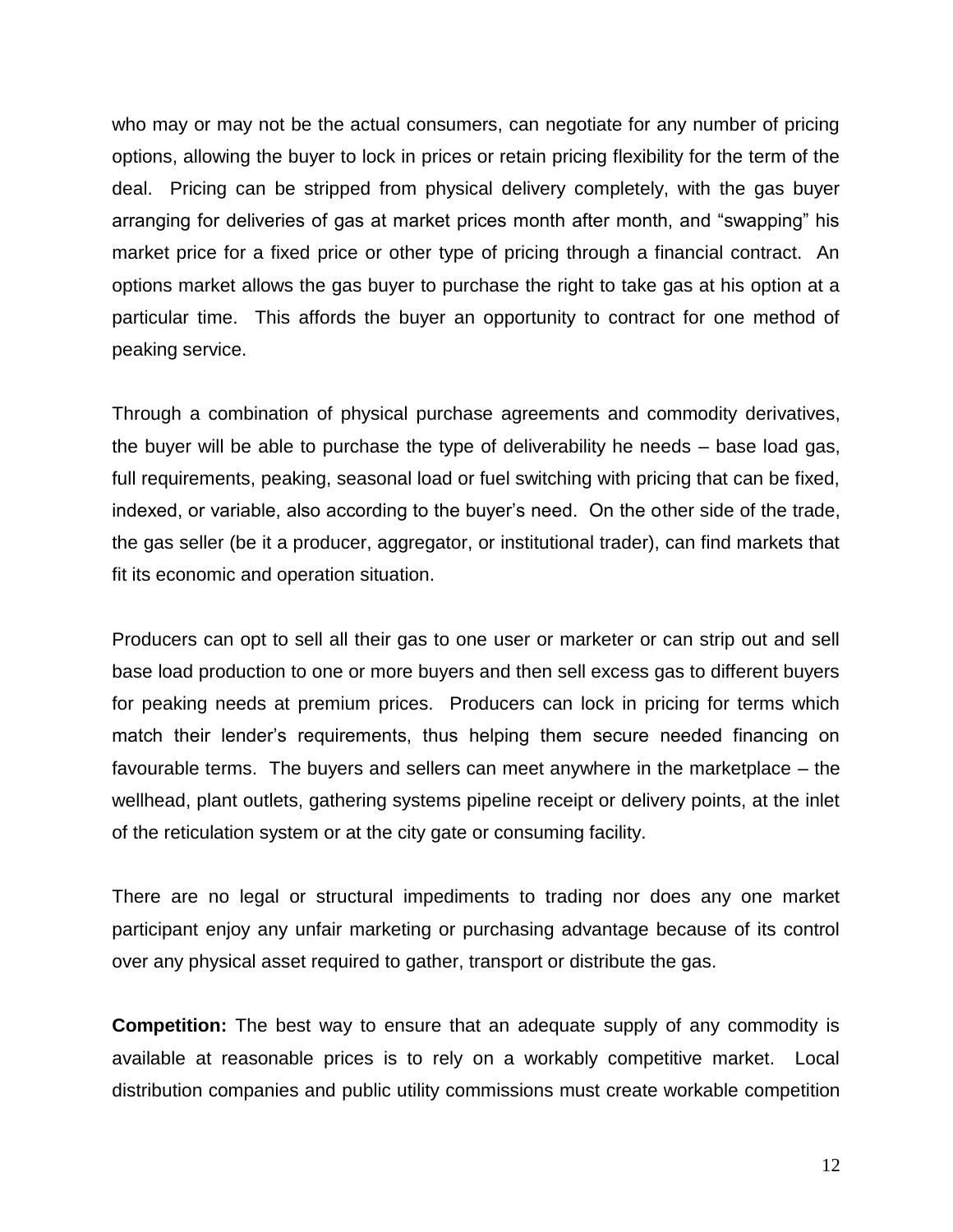in the natural gas marketplace in order to bring the benefits or competition to gas customers.

In developing a commodity market for gas, competition is the key element, yet the hardest to achieve. Ideally, competition must occur between producers (gas on gas) between marketers, and between transportation providers. Gas on gas competition can be achieved in several ways. In a producing basin or area, multiple producers or interest owners can compete for markets, even though capacity out of that basin is on a single pipeline.

Different production areas will compete for the same markets, whether or not they are served by a single or multiple pipelines, as long as adequate interconnections exist to move gas across pipelines. Movement can be contractually effectuated through forward hauls or backhauls (displacement). The use of the capacity release program introduces competition for capacity on a single pipeline system. Under this system, shippers which hold firm transportation rights on the pipeline can resell their capacity to other shippers, on a firm or interruptible basis, thus having their capacity compete with capacity held by other firm shippers as well as the capacity sold by the pipeline itself.

Marketers can compete at all locations, provided they have unfettered access to production, gathering, transmission and distribution access. The more places competition can occur along the chain of production-transportation-distribution, the easier it will be for market signals to work and for prices and services to reflect those most valued in the marketplace.

The sale of non-firm, backhaul and short haul capacity at very low tariffs does not undermine the incentives to invest in new capacity as demonstrated overseas for decades but it does undermine the market power of the few foundation shippers in the east coast of Australia. This market power should not exist and regulators and Government agencies should not protect this hang-over from the past. Long term firm shippers in Australia definitely hoard pipeline capacity and they most certainly use that

13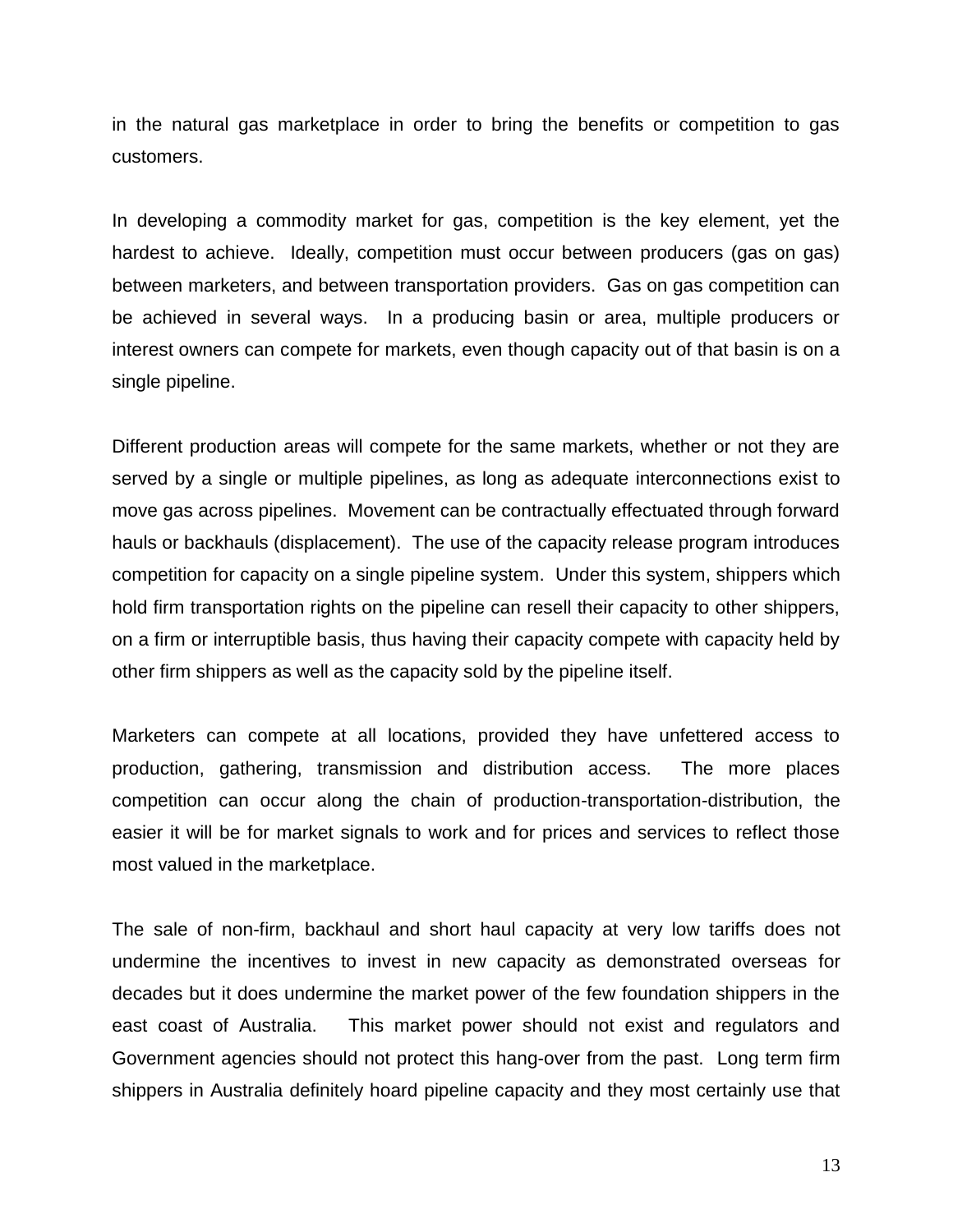power to preclude their competitors from these markets and also to preclude large gas buyers from buying gas from their competitors under more flexible gas supply arrangements than the traditional long term GSA. These entrenched practices that are very unique to Australia have outlived their usefulness for they add unnecessary costs to the gas supply chain and they frustrate new gas supply entrants, gas retailers and large gas end users and they kill creativity, flexibility, the short term trading market and the development of gas storage facilities.

**Comparable Access**: For a market to be competitive, numerous entitles must be capable of packaging and marketing a competitive product. In the gas industry, the benefits of competition will only be available at the burner tip if local distribution companies make their own capacity – and capacity they control on delivering pipelines – available to others on an equal basis.

In a system where the pipeline or an affiliated marketing entity purchases gas for resale, comparable access levelises the playing field between the owner of the pipeline facility (including its affiliates) and other participants. The facility owner will not enjoy a competitive advantage over would-be competitors for sales or supplies, where those advantages would have derived from the facility owner's inherent ability to control and operate the system or have access to information about markets, supplies or transportation capacity not generally available to others. Achieving this condition requires several things. First, a system must be made available which will allow marketsignificant facility information to be transmitted to all interested parties on a real-time basis. If, for example, a situation has developed on a pipeline system that will require gas to be shut in immediately, or will require additional supplies be delivered into a market in an emergency condition, all potential shippers should be able to receive that information as soon as the pipeline knows about it, particularly where it will impact their current arrangements.

This information can be transmitted by phone, facsimile or electronic bulletin board. Other real-time information must also be accessible to shippers. They must have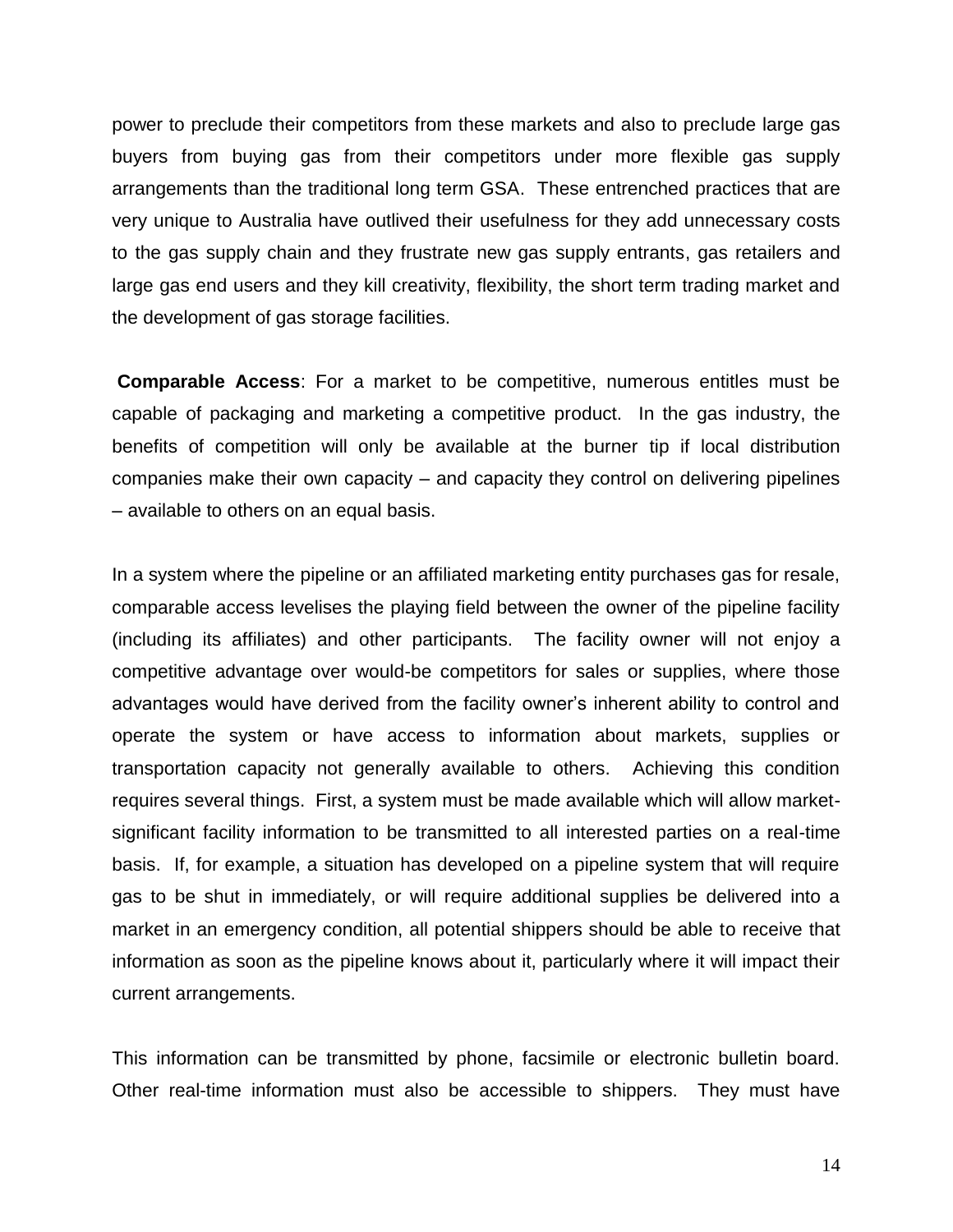access to flow information to determine whether their receipts and deliveries are in balance and match their nominations. Information about constrained points, available capacity, market and supply conditions that are in the hands of the pipeline or distribution company have to be shared with all the market players.

Pipeline owners have spare capacity to market whenever their pipeline is not flowing at 100% of capacity regardless of how much firm service is contracted for and to whom. This is a fundamental principle of the contract carriage model that is sorely missing in Australia. Hence the illiquid pipeline capacity trading market outside of Victoria. This has little to do with the contract carriage model generally but has everything to do with the definition of that so called model in Australia!

**Cost of Service**: An efficient, competitive market cannot exist unless all services used to bring the product to the point of consumption are priced with due regard to the actual cost of providing the service.

Gas pipelines will, in most cases, represent natural monopolies and as such tariff regulation designed to mimic competitive outcomes will be of critical importance. We would submit that cost-of-service regulation or at least a rate cap based on a reasonable return is the appropriate starting point for such facilities. Where a facility is the only one to service a supply area or market, it should be permitted to charge rates which it can justify on the basis of its reasonable costs incurred to provide service to those areas, with a reasonable rate or return allowed. To the extent these facilities do in fact face physical competition from other facilities, those segments of the facilities or points on these facilities can be deregulated, and market rates, that is tariffs negotiated between the parties at arms-length, can be charged. None of the gas pipelines in Australia would pass the market power test that justifies market based tariffs.

New gas pipelines in North America generally charge initial tariffs of less than A\$0.08/GJ/100km for full haul forward service and this tariff would quickly decline over the life of the pipeline and in 10 years stabilise at less than A\$0.03/GJ/100km. The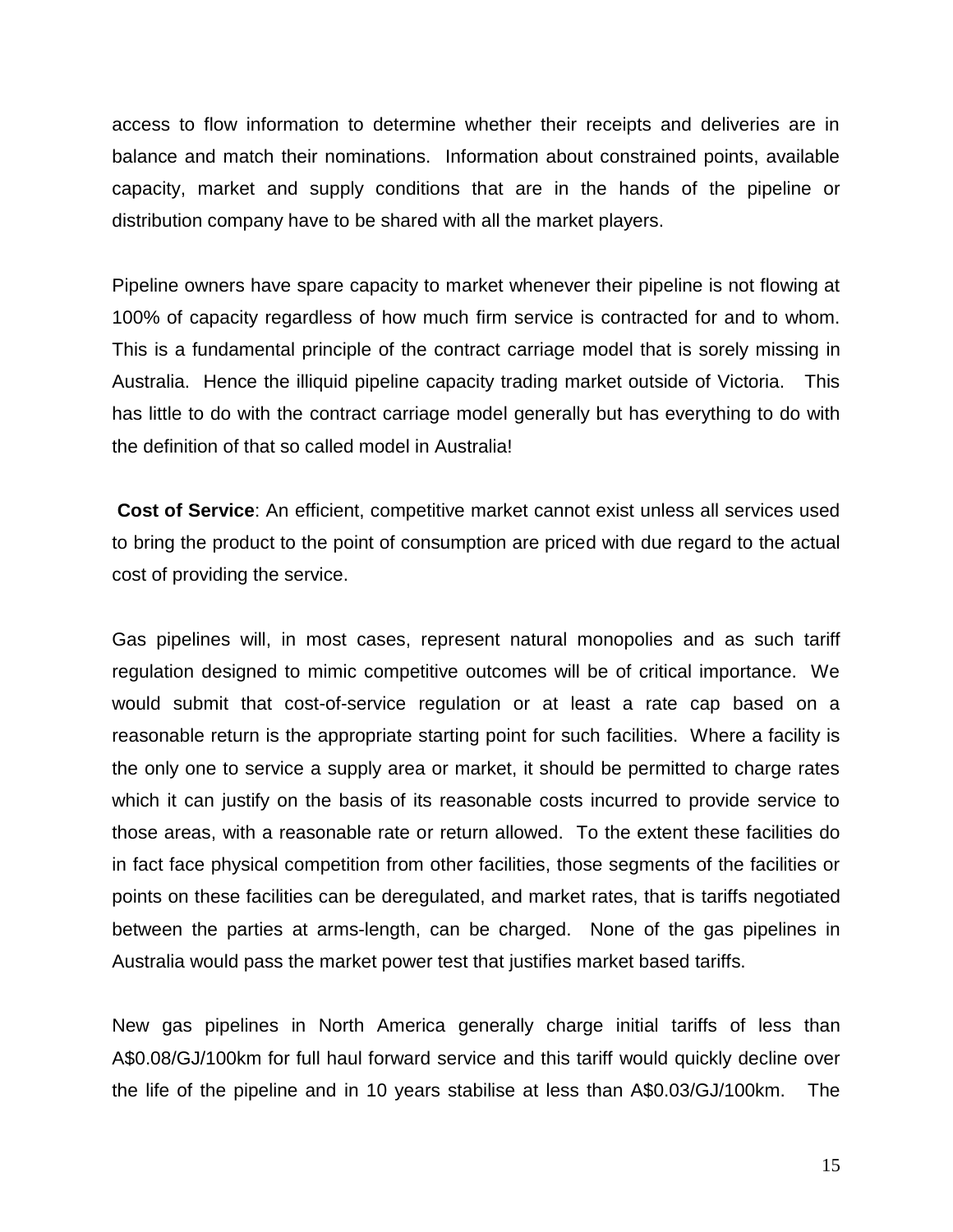pipeline tariffs in the east coast of Australia are generally orders of magnitude higher than this and their tariffs have no relationship to their age, historical revenue, their initial construction cost or their ongoing operating cost.

**Curtailment**: In order to avoid distortions in competition, extra-market influences should be a circumscribed as possible. Historic gas supply curtailment rules should be revisited to reflect the newly competitive market environment. To cover extreme situations, curtailment rules should be developed beforehand to ensure that human needs and property are protected in the instances where either supply or capacity is inadequate to meet market demand. These rules must provide for notice to all parties of emergency conditions as far in advance as possible, procedures for revising nominations, confiscating gas, make-up provisions, and penalties in cases where a party fails to act in a responsible way after receiving timely notice of a critical situation.

Competition in gas should evolve around the commodity and associated services (the contestable portion of the industry) and not infrastructure, such as pipelines, which are inherently monopolistic. To do otherwise, distorts the playing field. To differentiate pipeline tariffs between facility users on any other basis than terms of service is undue discrimination. For these reasons concepts such as incremental pipeline tolling have lost in the great debates among regulators and industry participants held over the years in North America. Since the gas industry is held hostage to the physical world of pipelines and gas plants, they should not be allowed to distort in any way the marketing, trading and ultimately the retailing of gas.

#### **Economic Regulatory Vacuum**

Gas infrastructure, namely pipelines and reticulation systems, are natural monopolies and therefore must be controlled by competent regulation and regulators. Australia has very little experience in this regard due to the fact that this infrastructure was largely government owned across eastern Australia until the mid to late 1990's. The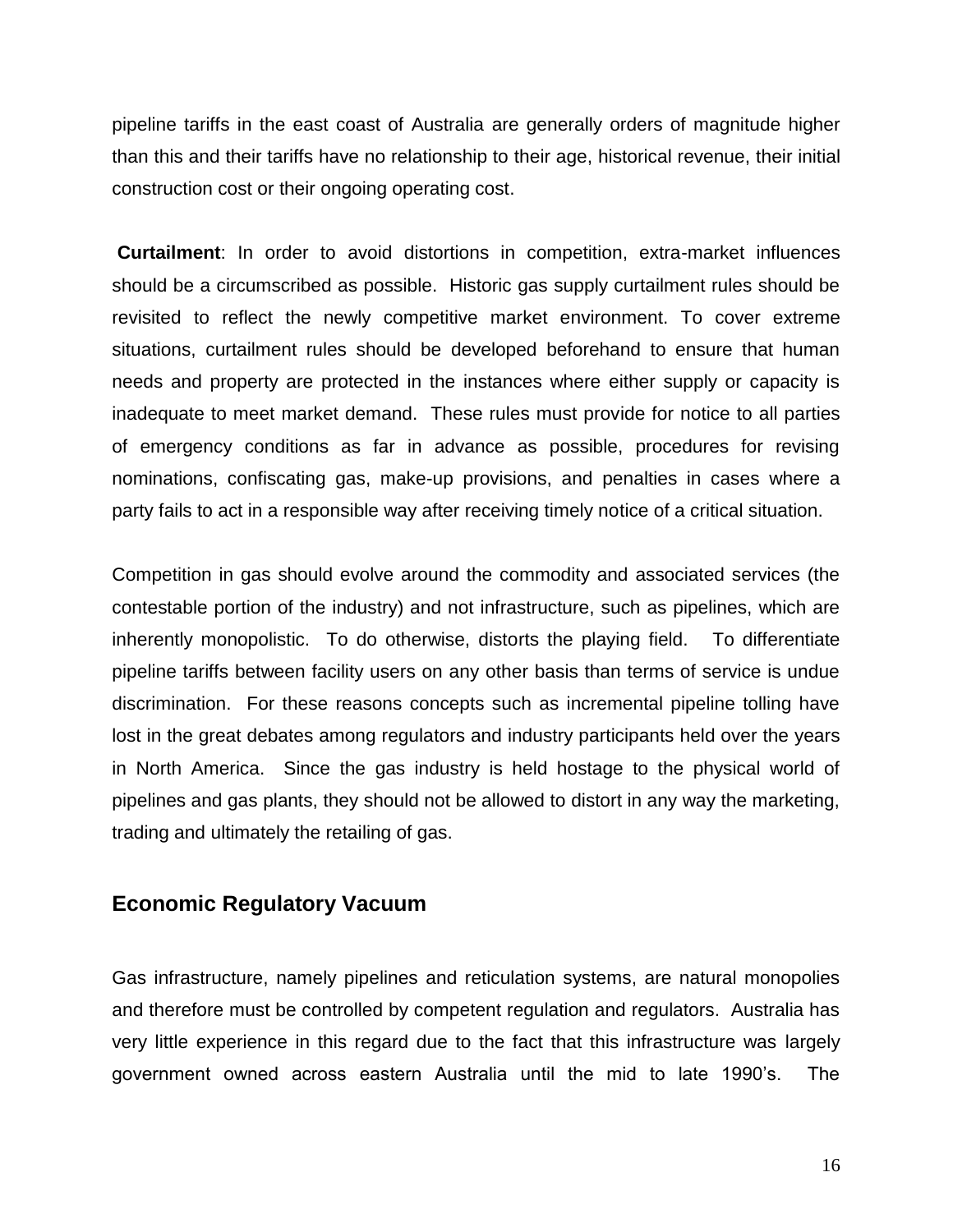privatisation and subsequent regulation of this infrastructure was done in such a manner as to ignore all of the lessons and policies in this regard overseas.

The economic regulation of gas pipelines is a surrogate to competition and therefore is a prerequisite to the development of a functioning gas market. This has yet to be achieved in eastern Australia. While North American has evolved to the extent that offshore gas pipelines, offshore production platforms and most gas processing plants are no longer owned by gas producers but by specialised low cost of capital, value creating midstream companies, Australia has reversed that trend and gas producers prefer to build, operate and own their own onshore gas transmission pipelines as is the case with all three LNG export projects at Gladstone. Furthermore, gas is often converted to electricity near the supply and the electricity transmitted long distances as opposed to the normally accepted, preferred solution of pipelining the gas to electricity demand sinks and then converting it to electricity. This behaviour is indicative of market failure in terms of eastern Australia's gas pipeline sector.

The situation must be improved for the benefit of those who wish to move gas as opposed to the benefit of the pipeline owners. Any benchmarking to world best in class practices would indicate that there is a huge problem in eastern Australia in the gas pipeline sector.

Most OECD countries, including Canada and the U.S. and most, if not all, countries in the EU, have very strict guidelines and rules regarding competition policy and introduce onerous market power tests regarding market behaviour with respect to price setting. The enforcement of these guidelines is an ongoing process and outcomes have serious implications to the extent that companies or individuals are deemed to have sufficient market power to materially influence the price of indigenous gas supplies into the domestic market of that country. The Canadian competition analysis methodology is similar to that used by U.S. antitrust authorities and by U.S. regulators in evaluating the state of competition in natural gas storage markets in that country. The market structure in a gas market region, i.e. Western Australia or the east coast Australia gas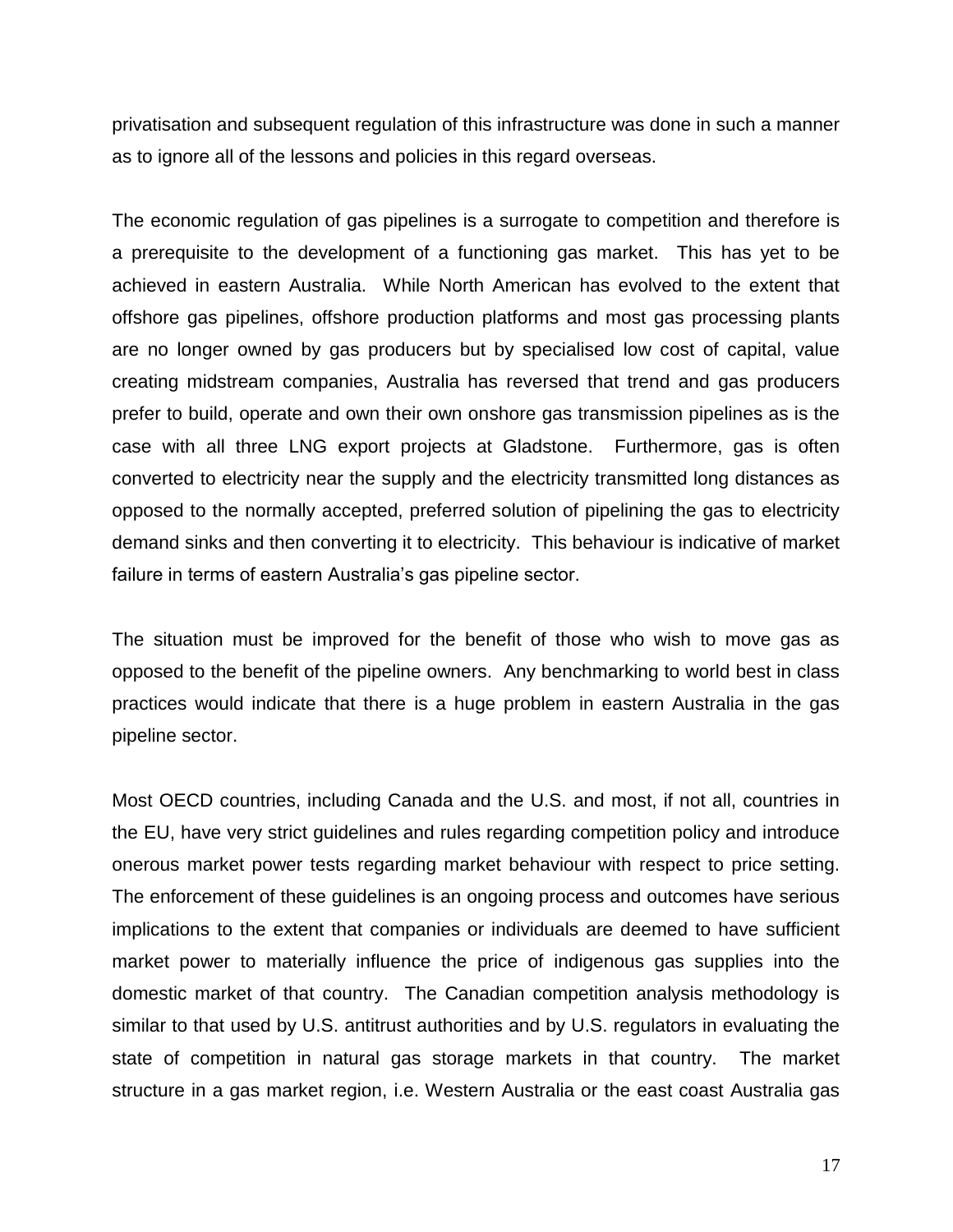market would be examined and scrutinized in order to determine whether the geographic gas market region raises competition policy concerns or not. Specifically, moderate levels of seller concentration and potential market entry suggest a competitive structure and the absence of market power. The prevailing market price for gas and related gas contracts and selling mechanisms would also be examined to determine whether or not competition policy concerns exist in that regard. It is difficult to imagine how either of the Australian gas markets would pass any kind of market power test or any type of test to determine the essence of an open and competitive gas market.

Canadian competition policy authorities routinely evaluate the state of competition in specific markets, including its gas industry. In effect, the existence of market power reflects the absence of competition in that the firm or firms exerting the market power can profitably influence prices (i.e. raise and maintain prices above competitive levels), quality, variety, service, advertising, innovation or any other dimension of competition. A review of the structural characteristics of the market with particular emphasis on seller concentration and barriers to market entry and exit generally occurs. In addition, other factors such as the rate of innovation, market transparency, and the value and frequency of transactions are considered when relevant.

In the U.S. the FERC defines market power as the ability to profitably maintain prices above competitive levels for a significant period of time. This principle has been interpreted by the FERC in more detail as follows:

- 1. If a company can sustain an increase in its rates in the order of 10% or more without losing significant market share, the company is in a position to exercise market power to the detriment of the public interest; and
- 2. A significant period of time is typically considered to be one year or more.

A seller could exercise market power by acting alone (unilateral market power) or acting together with other sellers (interdependent market power). If the market was characterized by a Herfindahl-Hirshman Index (HHI) value (a measure of concentration)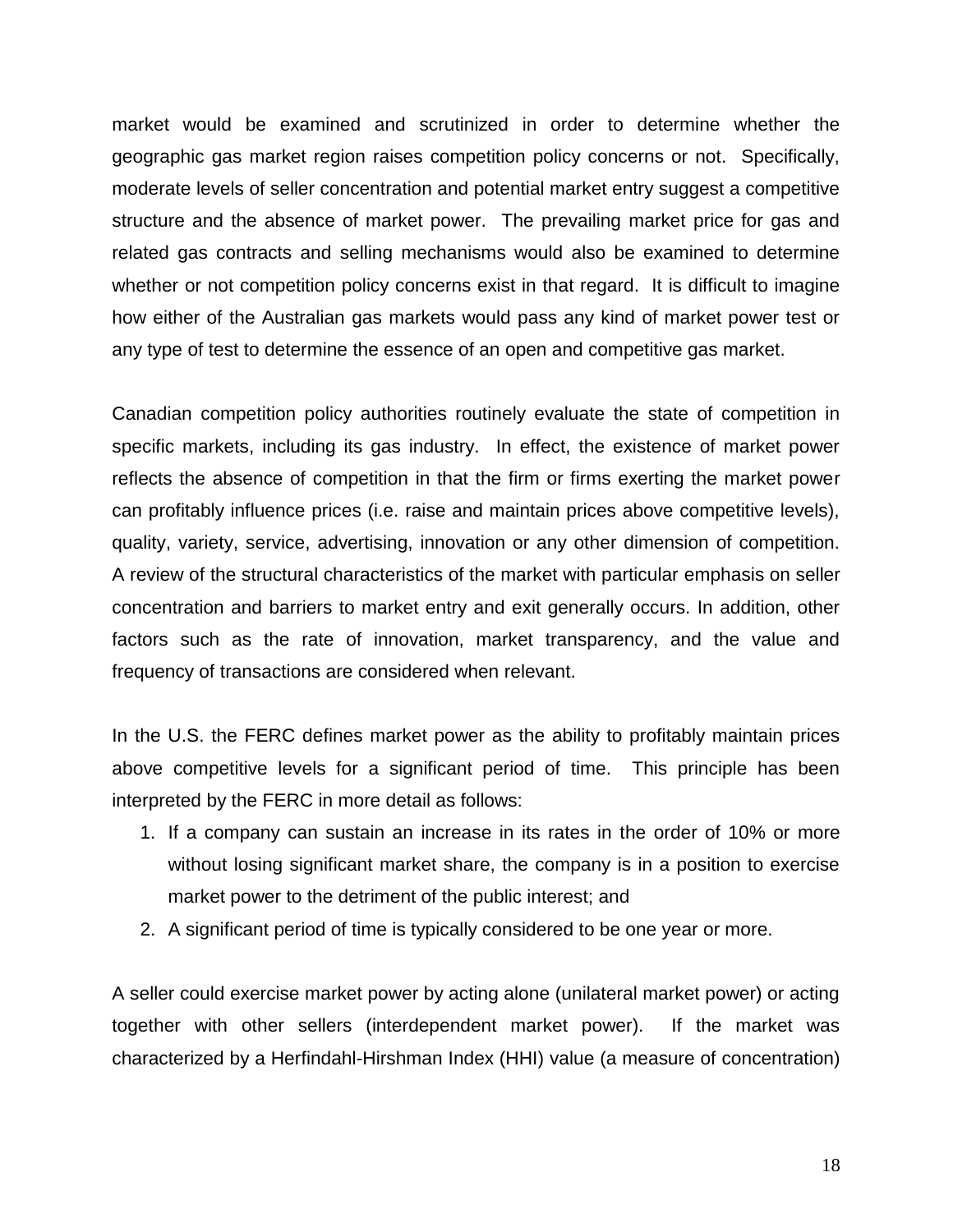below 0.18 the applicant for market-based rates would be subject to less scrutiny than if the index was above this level.

These conditions will generate an environment that attracts investment to all sectors of the gas industry and results in potential short term gas price volatility but long term health and stability in the industry. What is perhaps surprising and counter intuitive is that while deregulating or liberalising a regional or national gas market, federal and state regulatory agencies typically become more intrusive in the individual transactions among producer, pipeline, distributor, retailer and consumer. The alternative is to nationalise resources and infrastructure and that is the course taken by some countries. The HHI serves as a first screen to measure market power. If the HHI indicates market power, then a second screen is applied to see if the market participant is in a position to exercise market power. The market power framework employed by the FERC and often adopted by the NEB in Canada consists of the following five steps:

- 1) product market definition;
- 2) geographic market definition;
	- a. identify facilities and services;
	- b. identify the geographic market;
	- c. identify good alternatives;
- 3) market concentration analysis;
- 4) identify potential competition ; and
- 5) Identify other factors.

The first and second steps lay the foundation for the market concentration analysis by defining what the product is and who is in the market. The third step examines measures of the market participant's market power. The fourth and fifth steps examine factors that might alter interpretation of the concentration measures.

Gas pipeline services, or the lack thereof, and a basic unwillingness to be open for business beyond the foundation customers is a real problem in the east coast. Market participants cannot access idle pipeline capacity without making a deal with the holders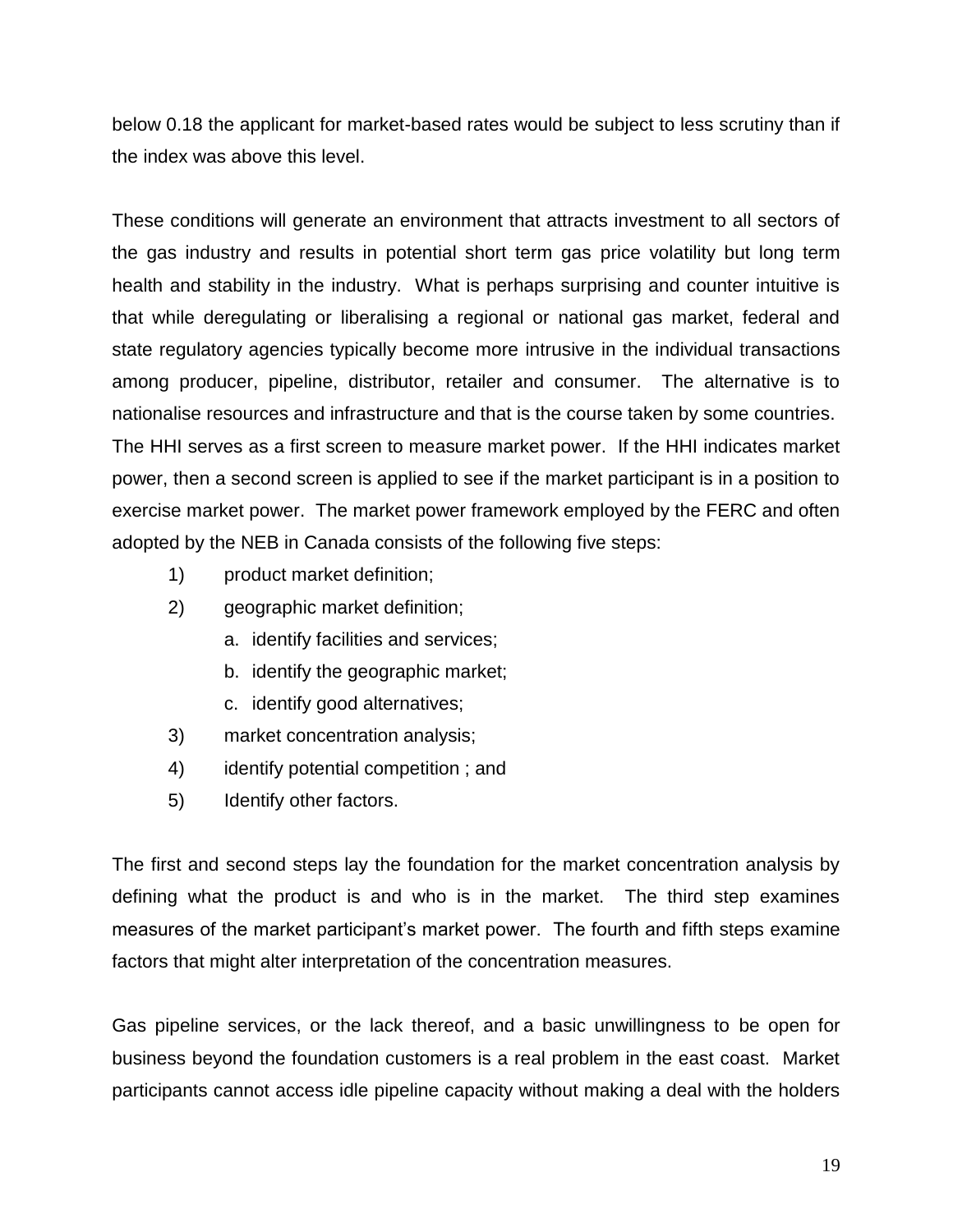of firm transportation capacity. This is a ludicrous business model for the concept of common facilities is lost and replaced by the concept of market power skewed to the foundation customers as they essentially control who uses the pipeline capacity that they don't wish to use on any given day.

## **Economic Regulation of Common Carriage Infrastructure Policy**

Since all gas is held hostage to infrastructure unless and until it is converted into LNG, most national gas policies focus on the intrinsic market power of all midstream and downstream asset owners. These assets include underground gas storage, gas transmission pipelines, gas reticulation pipelines, gas hubs, and some gas processing plants.

Australia lags every OECD country in this regard. 'Gas de-regulation' or 'gas liberalisation', whichever term you prefer, is something of a misnomer given that in a deregulated market, items such as transmission tariffs, reticulation tariffs, storage fees and access terms to both firm and interruptible capacity remain regulated or controlled by state, provincial and national regulators, as the case may be. What has really been de-regulated or liberalised is the market price of gas molecules along the value chain, often referred to as the wholesale gas market.

An efficient gas industry is the product of market forces working diligently in the gas commodity market (i.e. gas trading and services) and strict economic regulation of any and all market participants who hold excess market power such as the owners/operators of midstream and downstream gas pipeline infrastructure and any other segment of the value chain that is not subject to market forces. This does not occur unless good policy and practices exist at the Government level and proper market power tests and solutions to mitigate such market power exist and are applied in a nondiscriminatory manner.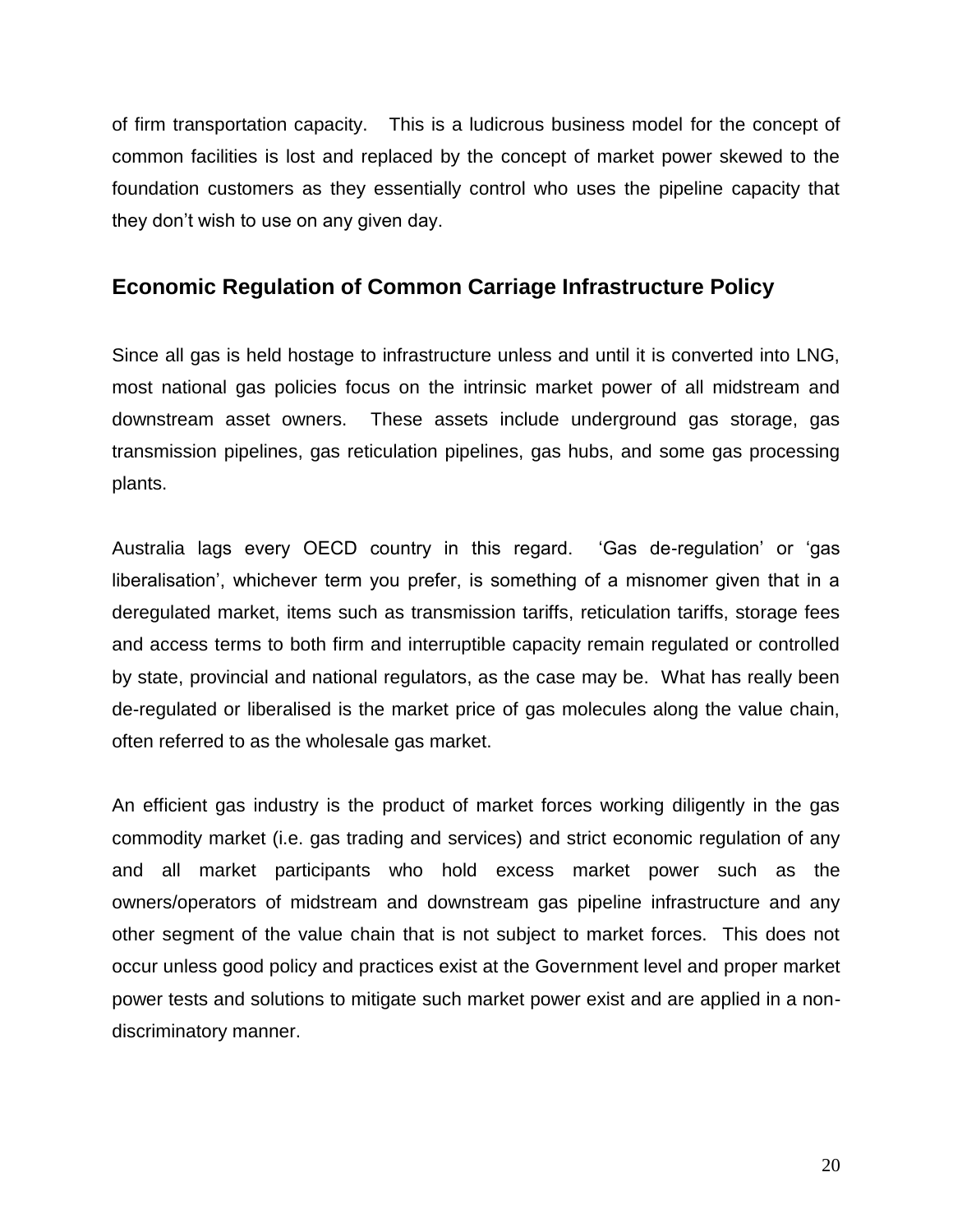The FERC applies a market power test to assets such as gas pipelines and gas storage facilities to determine if they can be permitted to charge market based rates for services as opposed to being subject to regulated prices under the cost of service regulation mechanism. Most facilities, even in the very facility intense North American gas market, are deemed to have market power. It is most certain that no gas pipeline, gas reticulation nor gas storage facility in Australia would qualify for exemption under these market power tests and yet most of them have been excused from economic regulatory scrutiny.

The complete absence of any meaningful pipeline tariff regulation or price regulation in Australia is extremely problematic. Gas pipeline owners have been charging tariffs that are not comparable to either Europe or North America and it is not due to any of the voluminous excuses generated by the gas pipeline sector of how Australia is different from overseas markets but it is because of a complete misunderstanding of how gas transmission infrastructure can work very efficiency for the national interest. The pipeline sector interest has been served very well across Australia for decades and its genesis stemmed from when most pipelines were government owned and operated.

Increased concentration of pipeline ownership is not necessarily a problem in itself, but coupled with a lack of strict economic regulation to minimise or eliminate market power, becomes very problematic. Gas pipelines are natural monopolies and must be treated as such by regulators or else the domestic market will suffer as it has in the east coast. Gas penetrations are embarrassing low for an OECD country with abundant gas resources. Market power remains relatively unchecked in this sector of the gas industry and among other things, there is no level playing field as services and tariffs are discriminatory. This fundamental structural defect prohibits the development of a vibrant underground gas storage sector and prohibits the creation of a hub around which a vibrant STTM can grow.

The fact that gas pipelines in the east coast can and do respond to the opportunity to make windfall profits should not be confused with a timely response to meet shipper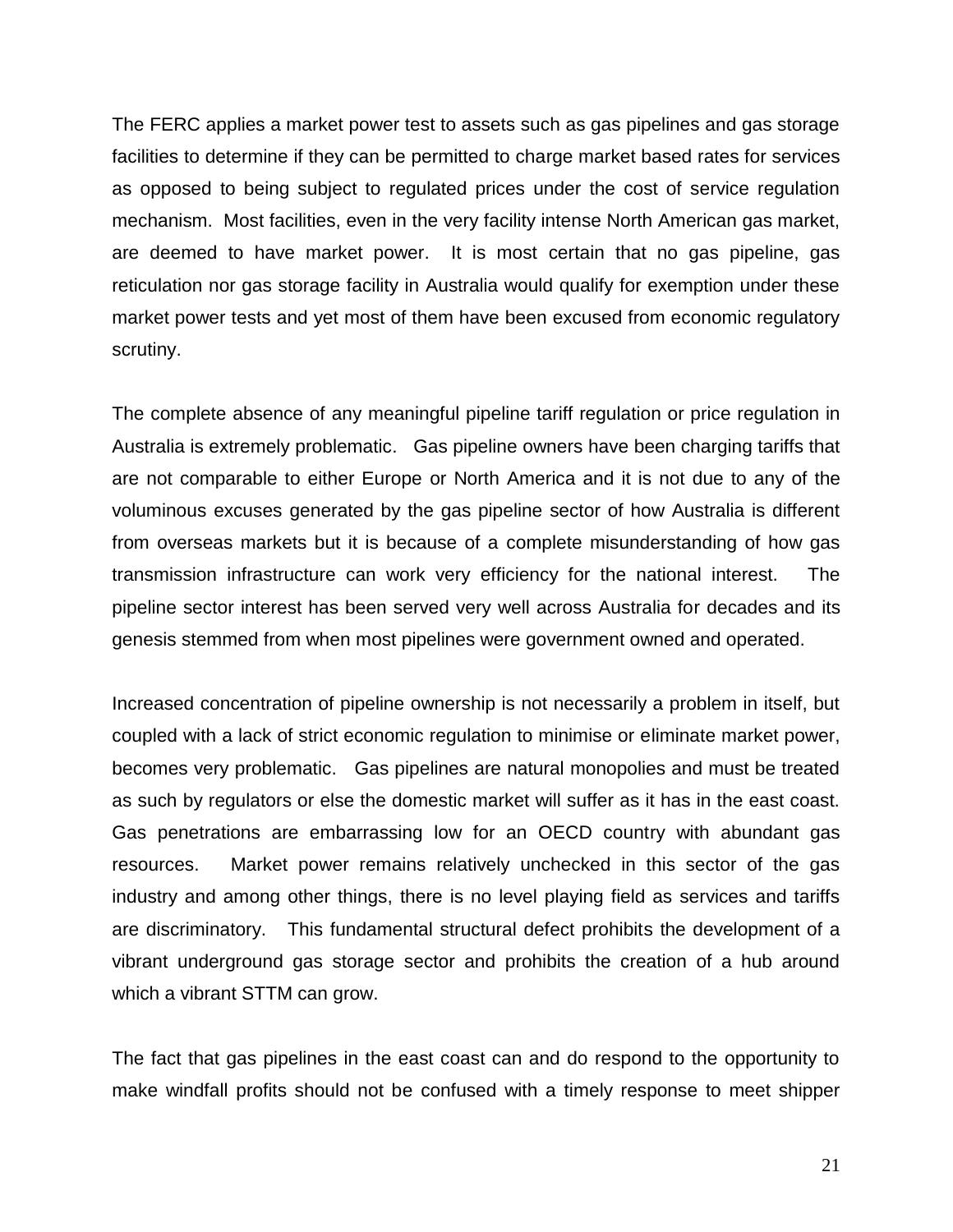needs for all market participants whether a producer, trader, storage customer, retailer, or end user. Most gas pipelines in the east coast are essentially controlled by the foundation shippers who are almost exclusively made up of a few among the gas producing community. Unlike in Europe or in North America, these holders of long term firm service contracts on various pipelines control the capacity whether or not they intend to use it during any given pipeline nomination period. This is about as anticompetitive as one can get given the fact that access to gas pipelines is essential for the movement of gas in the domestic market.

For example backhaul rates often equal or exceed forward haul tariffs in Australia – another of many business practices that do not reflect the cost of providing the service as backhauls actually create more capacity for forward haul service. This essentially makes the pipeline capacity on a commercial basis exceed that of its physical capacity. The list of bewildering practices in the east coast pipeline sector is very long and cannot be dealt with in this submission.

## **Conundrum Decades in the Making**

The liberalisation and de-regulation of gas markets and gas industries has occurred in North America and Europe to various degrees commencing in the 1980's. Reports written ten years after the de-regulation of Canada's gas industry showed tremendous benefits to all of the stakeholders (upstream, midstream and downstream participants alike) as inefficiencies were driven out of the gas industry and exports grew at unprecedented rates.

The same cannot be said of the Australian experiment that commenced in the early 1990's as part of the micro-economic reform process. Australia stubbornly ignored all of the lessons from Europe and North America and insisted on a new and untested model. This model involved recapitalising the nation's entire gas pipeline infrastructure at or above replacement cost as Governments grabbed essentially another industry tax as they exited the ownership of infrastructure.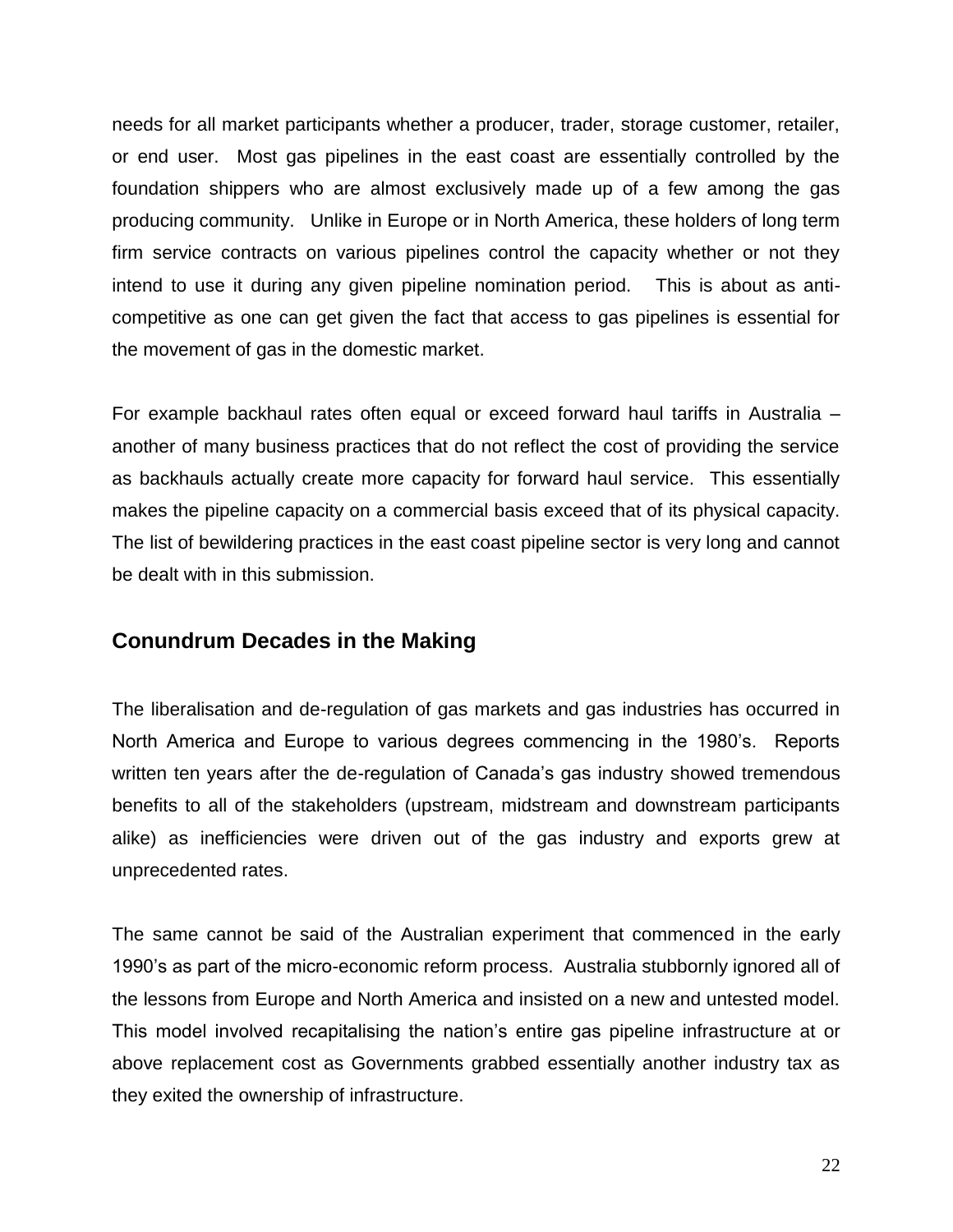Australia then decided to not economically regulate infrastructure and the services that they offered but relied on "light handed regulation", whatever that is. It is the task of regulators to generate a surrogate for competition in the event that market power exists and it most certainly exists for all gas transmission pipeline owners. It is ludicrous to suggest that any gas pipeline in Australia has competition and therefore should not economically regulated in a manner that one would regulate a natural monopoly.

The gas pipeline sector in the east coast has historically charged very high tariffs and offered very poor service levels as benchmarked to gas pipelines economically regulated in either Europe or North America. The tariffs and rates are so poor from a capacity user's perspective that they do not even resemble the pipeline sector overseas. I have done extensive benchmarking in this regard and the findings, again reflect an apparent indifference in Australia regarding pipeline cost on a per GJ/100km haul basis, on the level of services offered and on the access terms for contracted but otherwise unused capacity on a daily basis.

For some unknown reason, the east coast has privatised pipelines at above their replacement cost and/or allowed new pipelines to be constructed with widespread exemptions from any meaningful economic regulation nor third party access terms. This is unexpected and counter to any growth and value generation from this industry given the relatively large distances separating gas supplies and gas markets compared to Europe. Compared to North America generally and Canada specifically, the distances between gas supply and gas demand in the east coast is relatively short. For example, the average GJ of gas produced in Canada in 2000 travelled on average over 3,000 km on a gas pipeline (excluding reticulation) prior to its consumption. The average tariff paid for the pipeline transmission component in Canada would be similar or less than that paid in Australia on average for gas that travels but a fraction of the distance travelled by an average GJ of gas production. Once normalised for the age of gas pipelines, their size and historical throughput, properly regulated gas pipelines tend to have a fairly common firm forward haul tariff on a \$/GJ/100 km basis.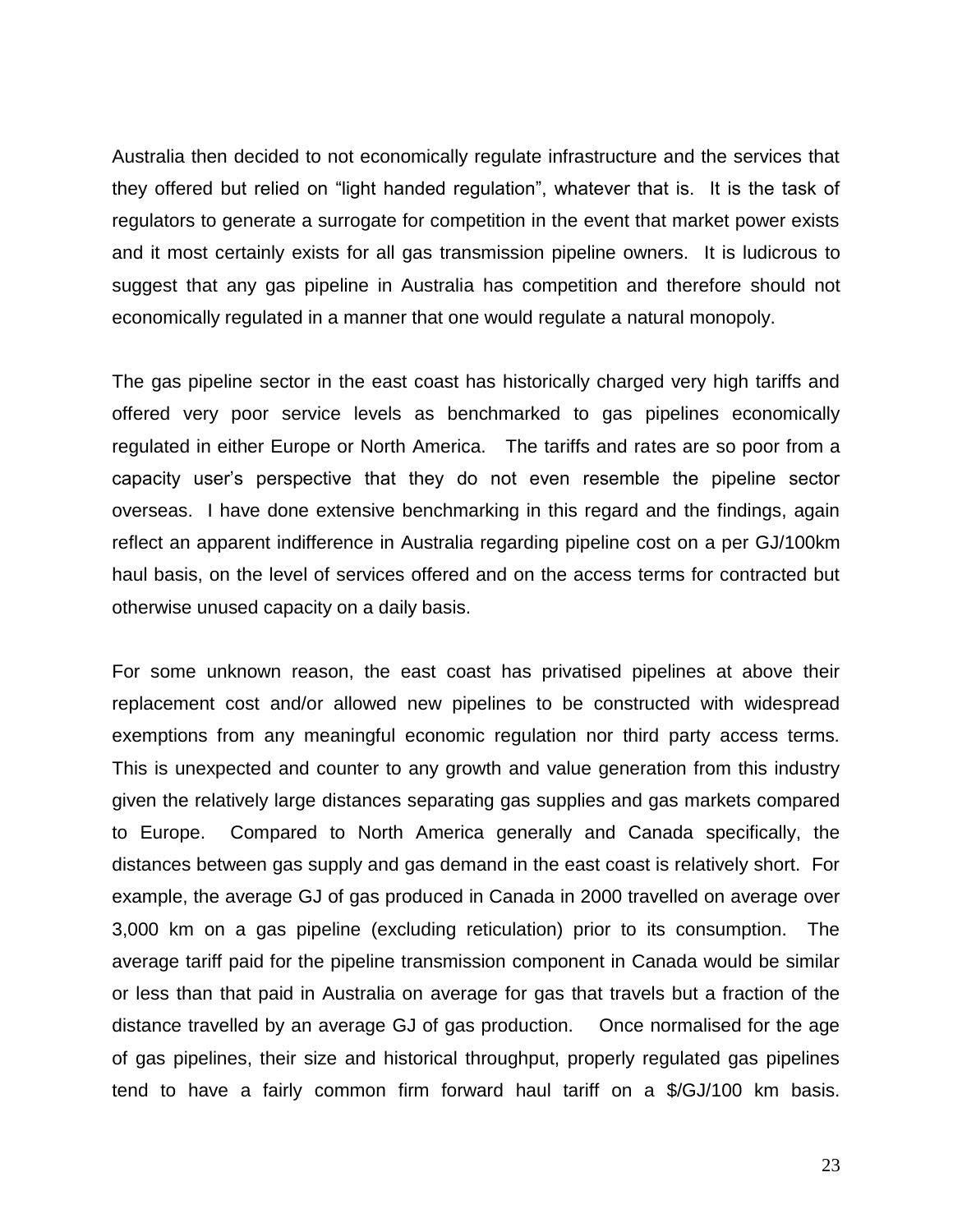Australia's pipelines vary widely in this regard and are orders of magnitude higher than those found in North America.

The so-called Greenfields Incentive is not necessary for pipeline investment and is a byproduct of acquiescing to the self-serving rhetoric of APGA and its members. Much larger and much more capital intensive gas pipelines have been and continue to be built overseas without such an incentive. It is not consistent with the best interests of the gas industry in general as it results in windfall profits to gas pipeline owners and in very poor services and high tariffs to all of the customers who follow the foundation customers. Again this is unique to Australia and it has resulted in many negative unintended consequences and the benefits are very questionable.

Canada is a global leader in the pipeline sector for oil, gas and NGL's related infrastructure and it has never required such an incentive program in order to attract the necessary capital required for green field pipelines. In 2002, Canada's pipelines moved 6,300 PJ's of gas and 860 million bbls of oil, of which 60% was exporter to the USA via long distance pipelines. As of 2008 there was in excess of 100,000 km of large diameter high pressure transmission pipelines in Canada serving the petroleum industry. The province of Alberta has over 400,000 km of energy related pipeline (i.e. pipelines used to gather, transmit and distribute oil, gas and NGL's) and the cost to use this system is but a fraction of the cost to use a short inter-state gas pipeline in Australia.

The secondary market for gas pipeline capacity is essentially non-existent in the east coast due to the onerous manner in which one has to access unused contracted capacity. Unlike North America and Europe the gas pipeline owner/operator in Australia does not have the right to sell contracted but otherwise unused pipeline capacity during a nominating period. The pipeline company in Australia has essentially sold that capacity to one party and cannot sell it to another, even on an interruptible basis that would be subject to the right of first refusal from the party that has contracted the capacity. The right of first refusal is typically exercised by a firm capacity customer

24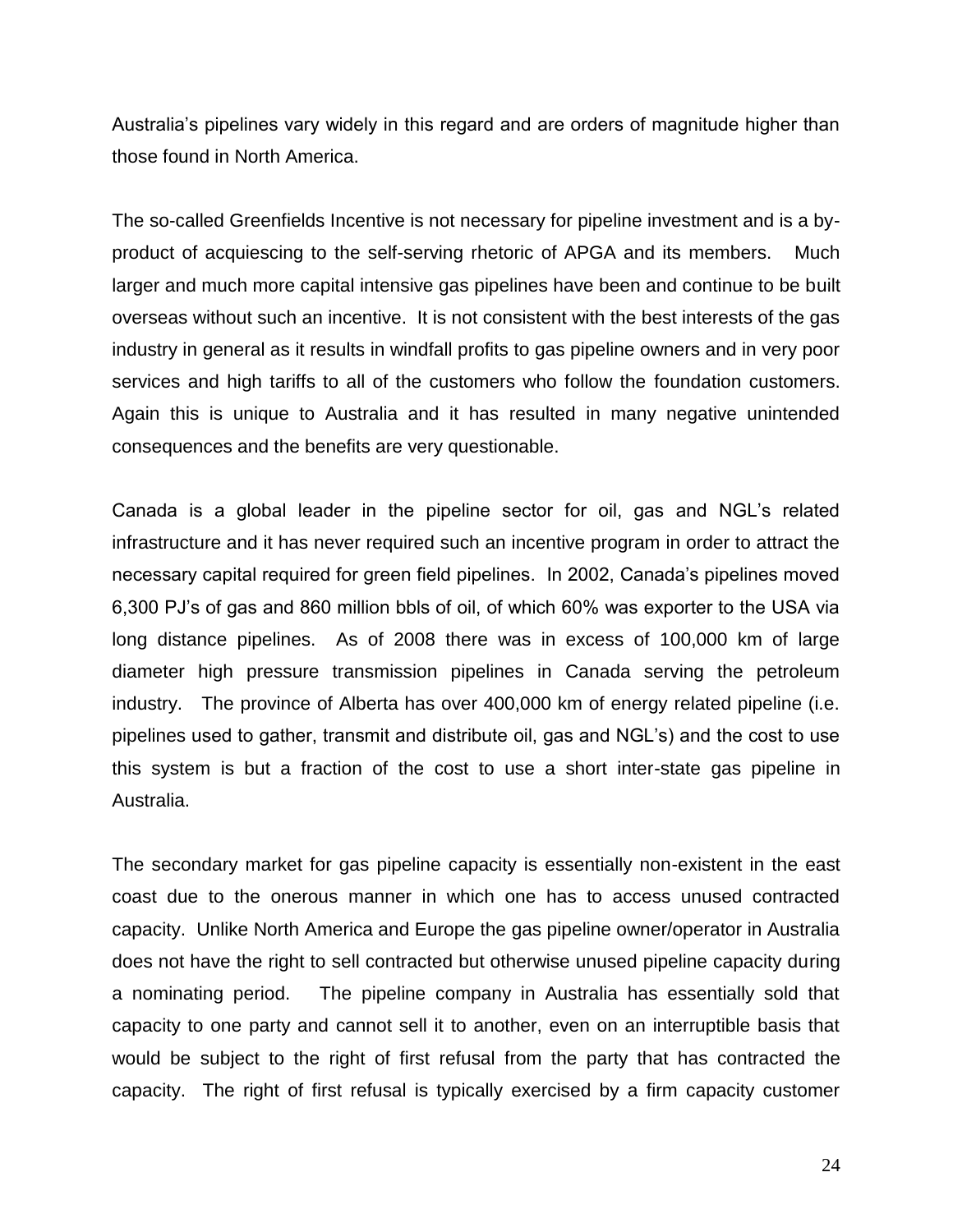during the nomination process of scheduling throughput for the next period (as short as 4 hours in North America and typically a day ahead in Australia). Should that party elect to not utilise all of its contracted capacity, the pipeline operator in Europe and North America has the right to sell that capacity on an interruptible basis to all interested parties and the funds from that sale would be used to reduce the tariffs to all firm customers. In Australia, any interested parties must negotiate with the firm foundation customer – good luck with that one!

In Europe and North America all gas pipeline customers utilising the same type of service over the same distance on the pipeline would all pay exactly the same tariff  $-a$ principle referred to as non-discriminatory access and services. Non-discriminatory tariffs and services is a key to the creation of gas trading hubs and a vibrant STTM. Competition should revolve around the GJ of gas and not the pipeline tariffs along a similar pipeline route.

Delivery and receipt point restrictions are common due to the fact that gas pipelines do not have unrestricted flexibility in their operations. However, requests for changes in either a delivery or receipt point over a stipulated period of time should be respected and accommodated by the gas pipeline operator on a reasonable efforts basis and subject to the operational integrity of the pipeline. To simply refuse to entertain and accommodate such requests reflects a very poor attitude and a very poor customer service culture.

## **Pipeline Services**

An effectively regulated pipeline or that operating in a competitive environment would exhibit the following:

 Aggressive marketing of otherwise unutilized capacity (reserved by firm service contracts but not utilized from time to time). In 1992 interruptible service on US pipelines rose to as high as 55% of the total annual throughput. In a competitive environment where multiple facility users freely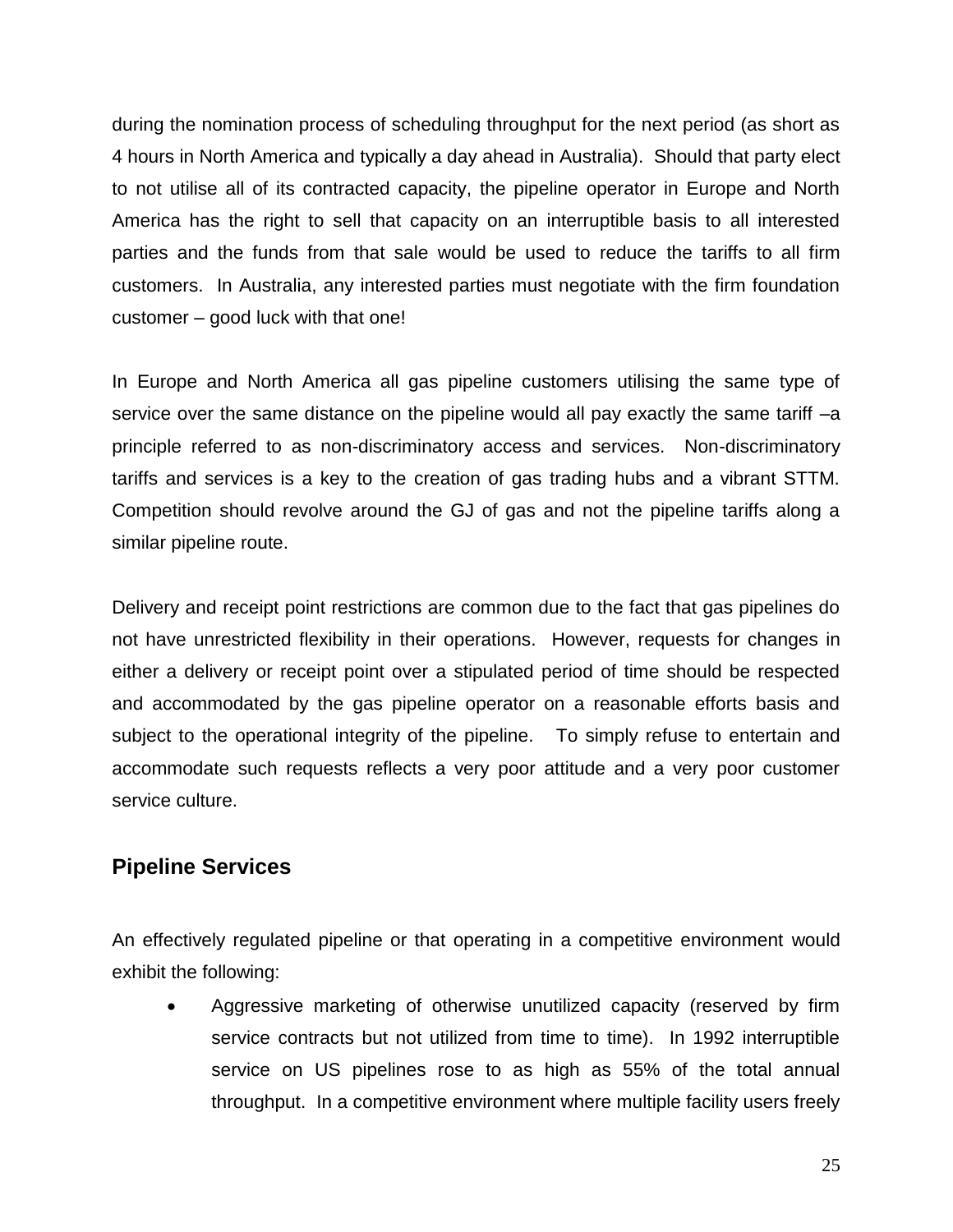exchange gas on any given pipeline with counter parties, the cost of back hauls and interruptible forward haul service is but a token of the corresponding forward haul rate. This reflects the desire to contribute to fixed costs in any manner possible when operating in a competitive environment;

- Embrace user pay principles for firm forward haul customers. In order to avoid bypass and discriminatory rates, pipeline companies charge rates based on distance, length of contract term, and perhaps volume in order to create good will, reflect the value created to the pipeline company by the business transaction, and minimize bypass risk;
- Offer a full menu of services gas parking, gas banking, interruptible, various levels of firm service, back haul, one stop shopping on multiple pipelines, seasonal rates, demand/commodity price structure, option to provide fuel in kind, variable terms, etc. A pipeline company operating in a competitive environment seeks to create new demand and a broader customer base by adding services in a pro-active manner. Such services are as fair and equitable among its customers as possible and either match or are superior to any of its competitors;
- Offer as much flexibility as possible to its customers. In a competitive environment, a pipeline company has the necessary systems in place and staff with a can do attitude in order to share information frequently with the market place and react to the demands of its customers. A customer focused pipeline will survive and prosper in such an environment;
- Aggressively stimulate gas demand since the gas infrastructure business is one with large economies of scale. In a competitive environment, pipeline companies seek to maximize throughput volume as opposed to unit tariffs. The average utilisation rates on all gas transmission pipelines in eastern Australia are very poor compared to those in North America or Europe.
- Comfortable with a reasonable rate of return; i.e. one that is commensurate with its risk / reward profile. Achieved rates of return on equity in North America fell as low as 2% in 1988 according to a survey of the Interstate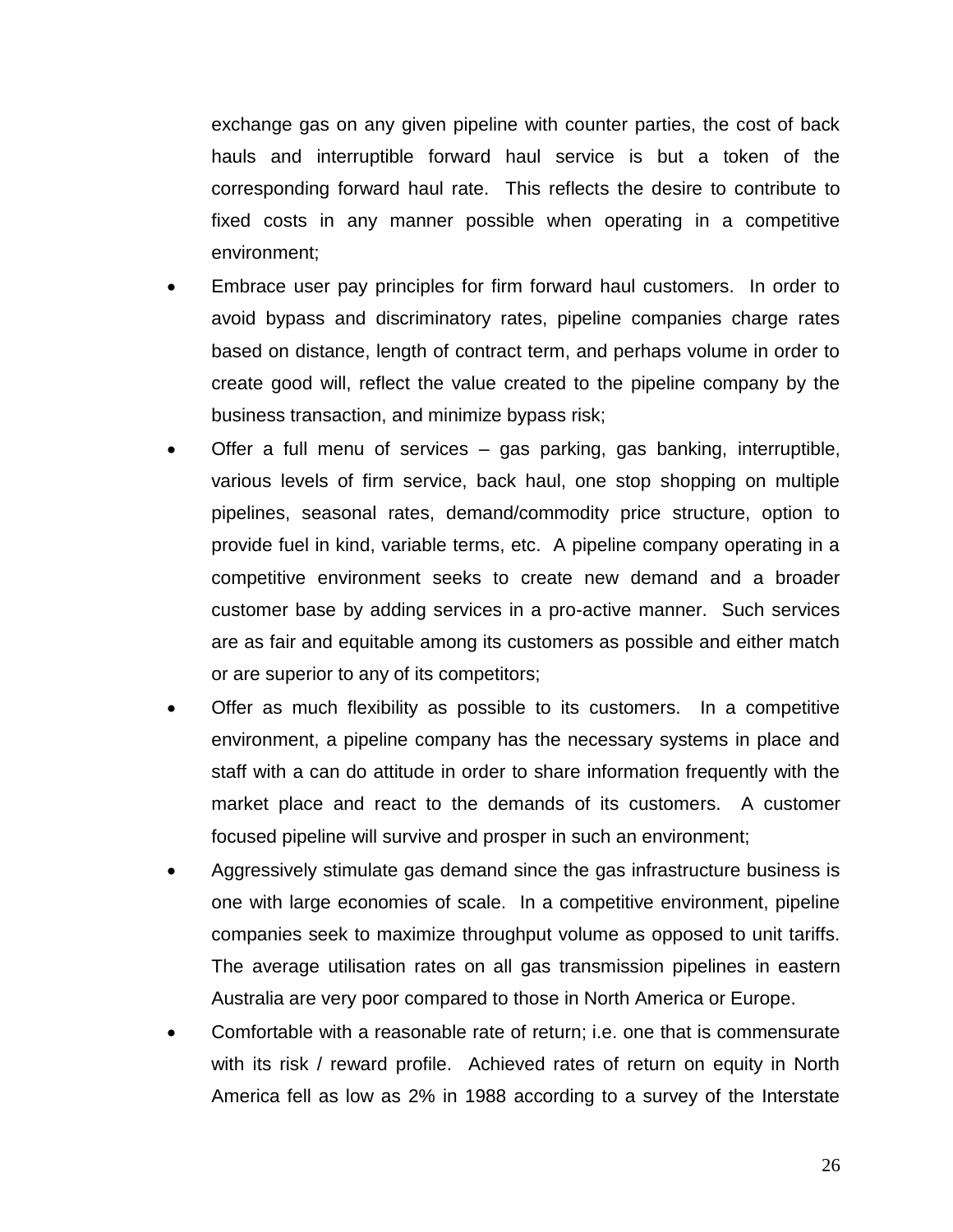Natural Gas Association and averaged less than 10% from 1985 to 1992. The best way for a pipeline company to minimize risk is to be located in a region or country with a growing and vibrant gas industry;

- Seeks to efficiently handle a large data base of information and customers. TransCanada's NGTS pipeline system in Alberta increased its customer base from less than ten prior to gas de-regulation in Canada to several hundred soon after de-regulation and reduced its nomination period or gas day from 1 day with 48 hours notice to 4 hours with ½ hour notice period;
- Work with all industry participants in order to meet the ever changing needs of the market place. Producers, end users, marketing companies, gas utilities, etc. all have somewhat different needs. A pipeline operating in a competitive environment seeks to understand and to meet these needs.

A pipeline company that is either sheltered from competition or is not effectively regulated exhibits the following characteristics:

- Seeks to protect its existing customers from other customers so that they will return the favor by not supporting any competing pipeline projects;
- Seeks to maximize tariffs and sacrifice throughput volume. A high margin on less volume is easier than lower margins spread over a larger volume. This path of least resistance is sought after by companies that are protected from competition;
- Seeks to limit services to basic ones and does not offer prompt service in order to reduce the need for systems and administration. In order to minimize operating and administration costs, a pipeline company operating as a monopoly will offer only basic services and inflexible terms and conditions;
- Views the regulator as its prime customer rather than its facility users in particular or the industry in general. Most of the energy is focused on making argument to the regulator to support its position in undertakings. This defensive strategy spends time and energy making arguments regarding why things cannot be done rather than creating innovative solutions that are customer focused;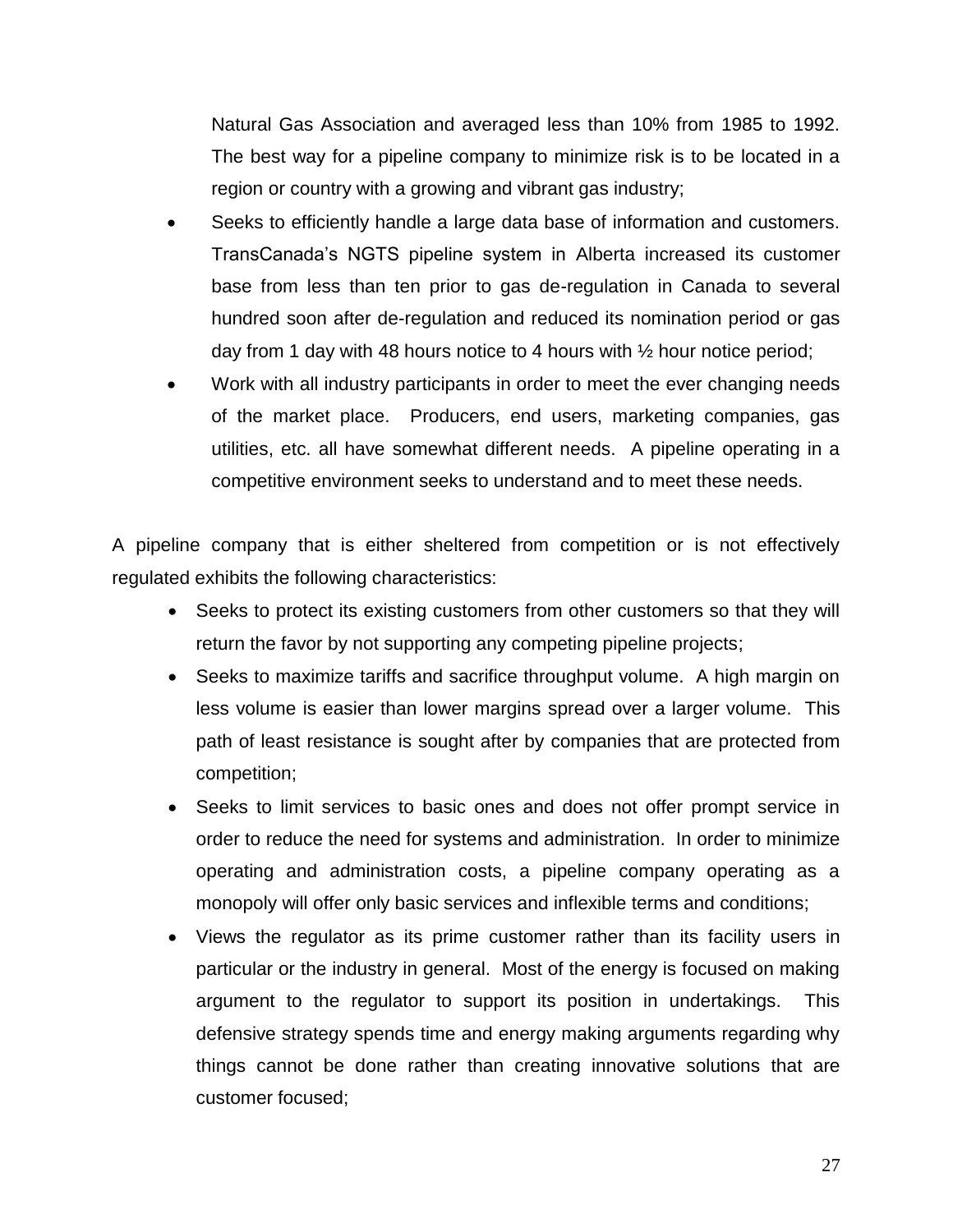- Creates barriers to competition for it fears change in general. A pipeline company operating in this mode cannot survive in a competitive environment and so does everything in its power to thwart competition;
- Seeks to solve all issues and industry needs by building new facilities rather than by other more economically efficient means such as storage, fuel switching, interruptible service, and back hauls. The aggressive building of asset base in order to financially grow as a pipeline company is a common goal of monopoly pipeline companies;
- They embrace such things as sanctity of contract, property rights, and other historical features of contracts rather than seek to re-negotiate terms and conditions in a win / win fashion;
- Seek steady state conditions for a much longer time period than would be appropriate in a dynamic and competitive environment;
- Seek market bearable rates rather than cost reflective ones. The extraction of monopoly rent is difficult to relinquish.

# **Trading Hubs**

Trading hubs may be either virtual or physical and both can work equally as well depending on many structural factors and characteristics of a region, country or continent, as the case may be. For example, one of the largest virtual hubs globally, is located in Alberta, Canada (The NIT). North America also has many physical trading hubs for gas that work well. Access to gas storage, multiple gas pipelines, a large number of customers, etc. are the critical factors and the correct model must be tailor made to those factors. Encana's predecessor, AEC, developed Canada's first gas trading hub (The AECO gas hub in southeastern Alberta) in the 1980's and that hub evolved into a much larger virtual gas hub that involves the entire NGTL gas transmission system that serves most of Alberta.

Gas trades within the NGTL system, which operates as a virtual gas hub for the STTM, exceed six times the physical flow (i.e. daily trades are in excess of 60 PJ/d while the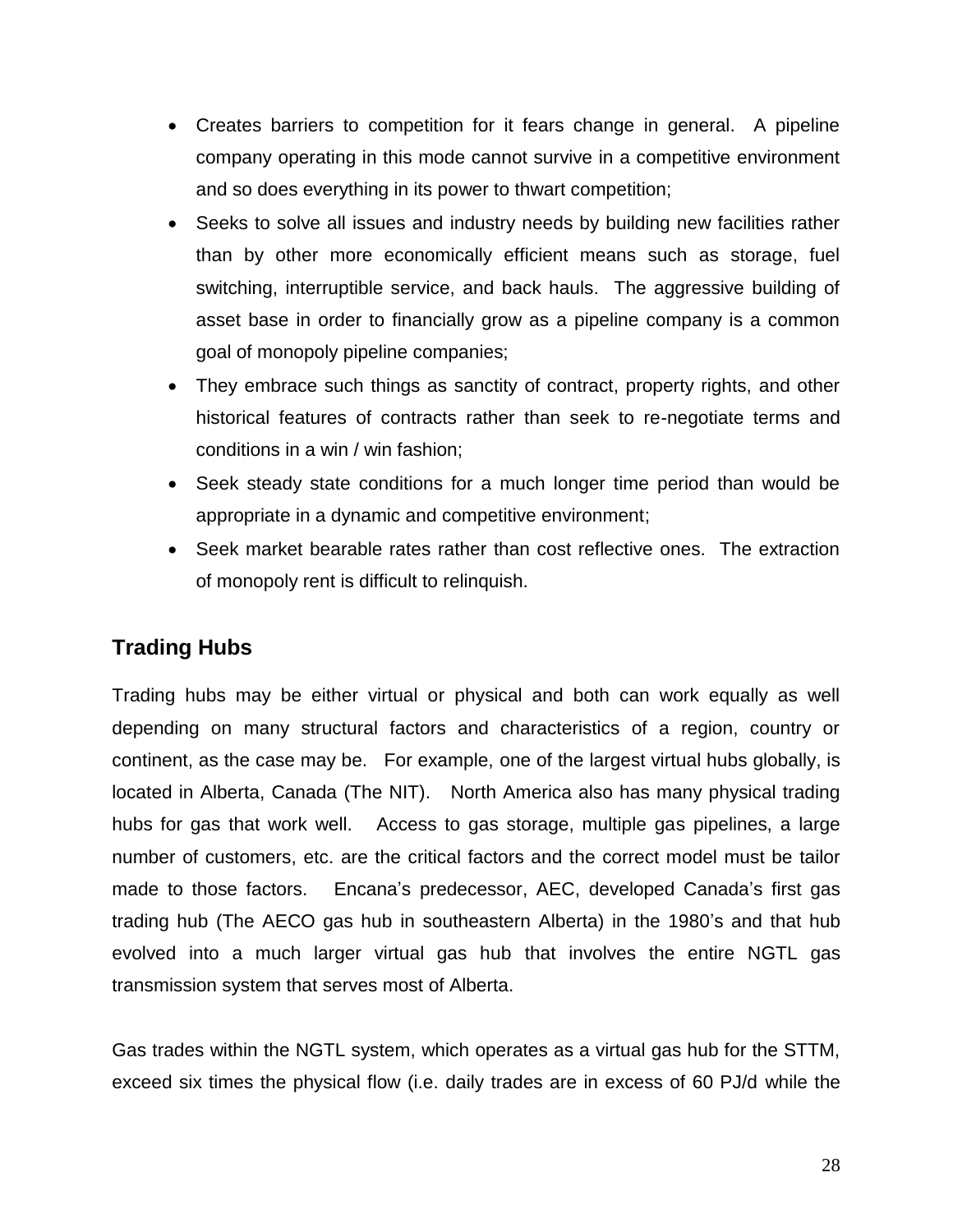physical trade is 10 PJ/d). Ten very large gas storage facilities are embedded within the NGTL system and they can all turn from injection to withdrawal within a 4 hour period. These gas storage facilities have a combined capacity that exceeds 7 PJ/d of maximum deliverability and a working gas capacity available to third parties exceeding 400 PJ's (compared to Iona's 24 PJ's of working gas and 0.5 PJ/d of maximum deliverability). Gas is nominated and scheduled on a 4 hour basis on the entire NGTL system and there are very large penalties for any material deviation of actual scheduled gas from nominated volumes for any NGTL customer over each 4 hour nominating and dispatching period. The NIT or Nova Inventory Transfer virtual hub is illustrated in the figure below.



Gas trading hubs in eastern Australia remain dysfunctional and irrelevant despite the grandiose effort by several parties to pretend otherwise.

It is most interesting that the AEMC does not mention Canada anywhere in its discussion paper, even though Canada resembles Australia in many ways and in fact I would submit that Canada's gas industry had many more obstacles to overcome than does Australia in terms of the creation of an open and freely traded gas commodity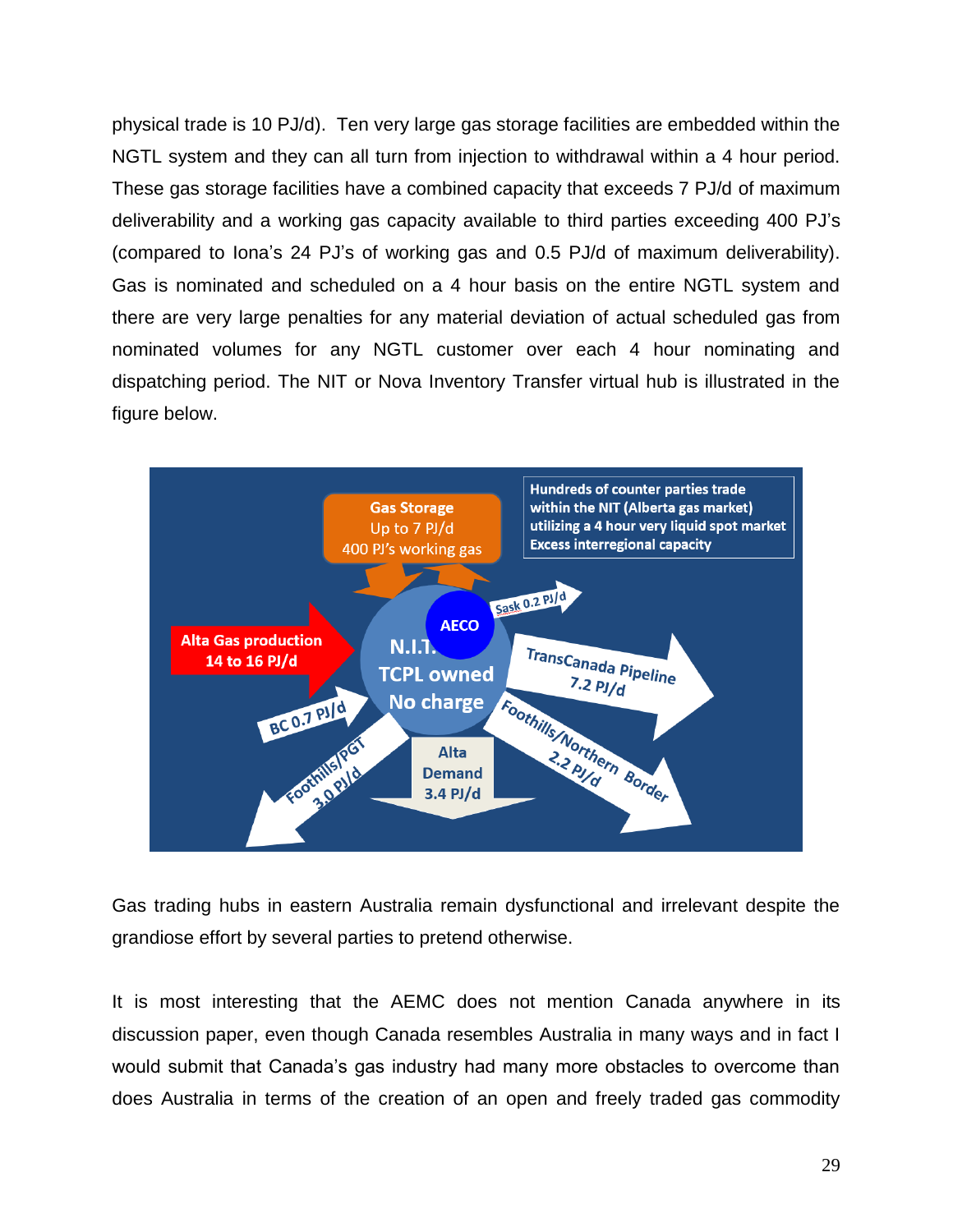market. Despite those obstacles, the AECO or Alberta hub is actually much larger than the Henry Hub in terms of physical gas trades per day and there are a wide range of financial services related to gas available in Canada including a very liquid futures market.

None of the so called gas hubs in Australia would be recognised in either North America nor Europe as a bona fide gas hub due to the lack of open access gas storage directly connected to the hub, the lack of sufficient interconnecting gas pipelines with a common gas quality and the lack of acceptable access principles and a common nondiscriminatory tariff on what little connecting pipelines exist at these hubs. Gas hubs don't suddenly appear because someone calls a geographic point on a map a gas hub. Gas hubs are functional and provide tremendous liquidity and eventually financial services associated with the underlying highly liquid physical market. Market makers and traders congregate at gas hubs as do gas storage operators. None of these players exist in the east coast.

If, and when, the east coast gas industry ever develops a bona fide STTM in terms of liquidity, transparency and reliability for price discovery that reflects the supply and demand conditions for gas in the east coast, then the reference price from that STTM would be relevant as an index and reference point for all future GSAs as evidenced in other jurisdictions overseas. That reference prices is based on a geographic location but there are well documented and proven methods of adjusting that prevailing market price to other geographic locations. In North America this adjustment is referred to as geographic 'basis'. Linkages from one gas trading hub to another tends to be very strong with a sensible correlation over time. Then, and only then, does a geographic basis become reliable to market participants. Inter-hub linkages are very strong now in North America, improving across Europe and do not exist in the east coast.

A material barrier to underground gas storage facility development in the east coast is the lack of access to interruptible gas pipeline services and the fact that if access is granted than reasonable interruptible tariffs are not available. Gas storage facilities are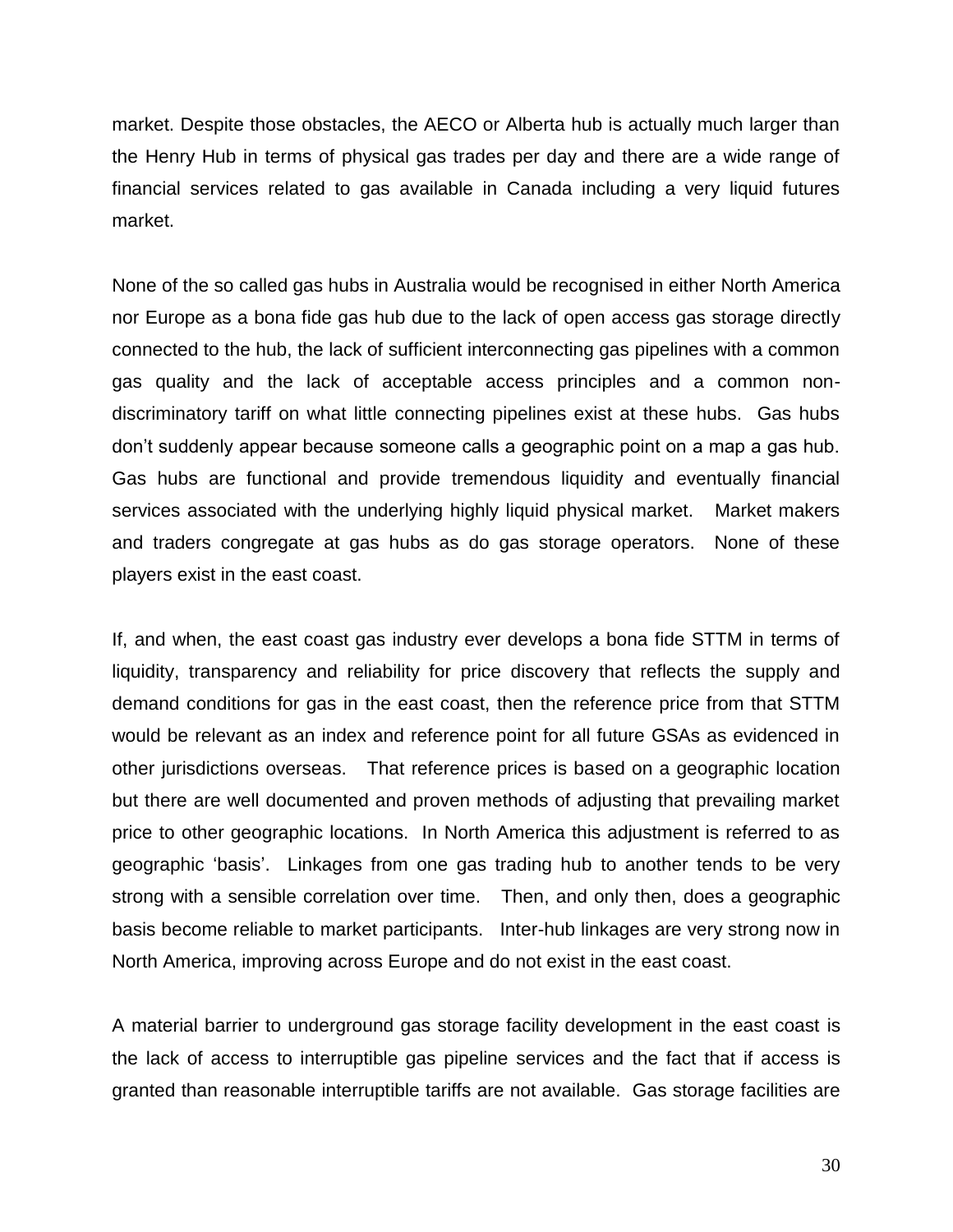typically built in uncongested locations along gas pipelines since storage customers must be able to access on a reasonable basis interruptible pipeline capacity on both a forward haul and back haul basis for gas injection and withdrawals from storage. While most of the gas pipelines in the east coast qualify from an uncongested criteria, access to spare capacity on a timely basis at a reasonable tariff seldom exists. For some reason gas pipeline operators would rather have low throughputs than offer pipeline services to gas storage customers.

#### **Discussion Paper**

The Discussion Paper dated Sept 18, 2015 released by the Australian Energy Market Commission is, in our view, not very accurate in its understanding and description of the overseas experience related to this topic. Encana's perspective as a top North American gas producer with operations throughout that continent does not support much of the Overseas Experience description contained in the discussion paper. The description of the U.S. gas pipeline industry is misleading, inaccurate and very superficial. The paper omitted to discuss Canada, which in our view is very similar to Australia in many ways in terms of the challenges facing its gas industry and yet Canada is a world leader in moving gas and hydrocarbon liquids long distances on pipelines for very low transport fees. Eastern Australia today reminds us of where Canada was in the late 1950's when exports to the U.S. commenced from western Canada to a large degree. There are many lessons that Australia could learn from how Canada built a vibrant gas industry in a very low gas pricing environment utilising very long gas transmission pipelines (much longer distances between gas supply and gas demand than exists in Australia).

It is rather disappointing that overseas benchmarking in Australia's gas industry seems to continuously discover obstacles to change or excuses as opposed to motivation for change to a better world.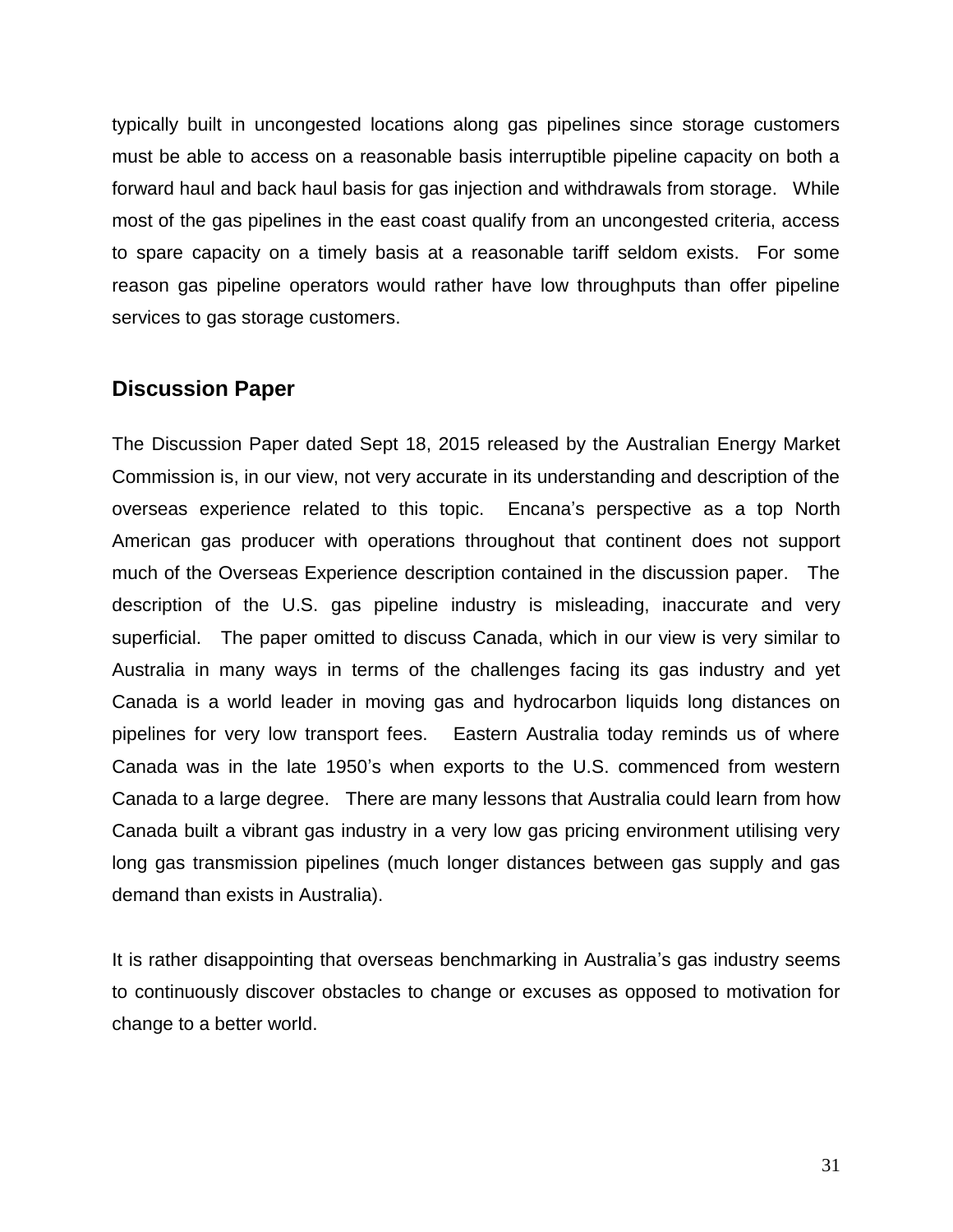# **Complacency Cost is Very High**

The cost of continued complacency will be very high for eastern Australia's gas industry – for both its domestic and export sectors. Delivered gas prices to end users in Australia has been historically high in spite of the relatively close proximity of gas supplies to markets compared to other gas rich countries such as Canada, the U.S. and Russia. Benchmarking of the average delivered gas price in 2013 to the industrial gas sector found in the following graph illustrates how Australia is economically disadvantaged and most of this disadvantage is due to high gas transmission and gas reticulation charges.



The new gas export market at Gladstone has only exacerbated this problem as the gas supply/demand balance is very tight in eastern Australia. The future challenges are many and will require a much more efficient and innovative gas industry structure. The cost of not quickly addressing the gas pipeline sector challenges will be substantially